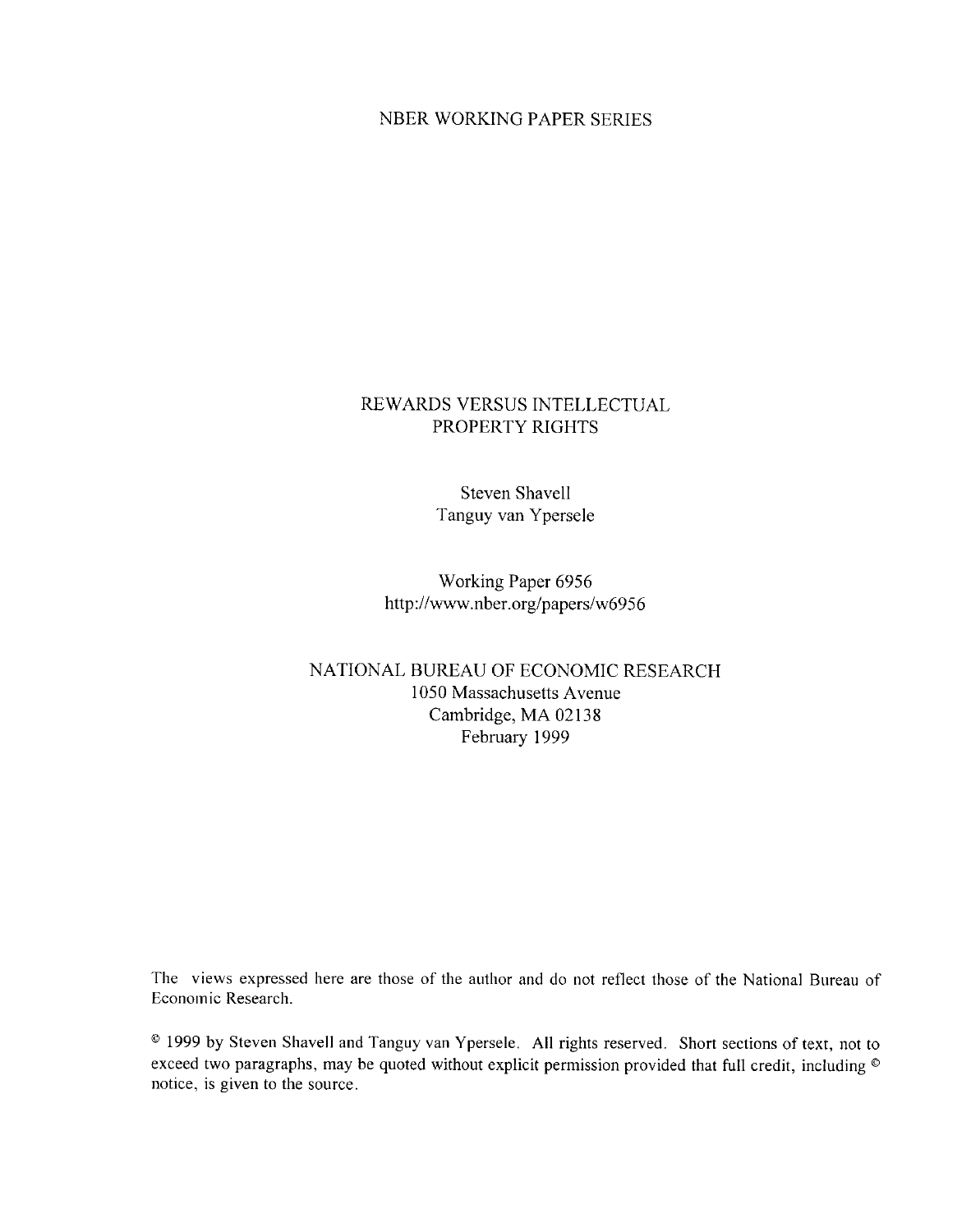Rewards versus Intellectual Property Rights Steven Shavell and Tanguy van Ypersele NBER Working Paper No. 6956 February 1999 JEL No. D23, K11, L10

### **ABSTRACT**

This paper compares reward systems to intellectual property rights (patents and copyrights). Under a reward system, innovators are paid for innovations directly by government (possibly on the basis of sales), and innovations pass immediately into the public domain. Thus, reward systems engender incentives to innovate without creating the monopoly power of intellectual property rights, but a principal difficulty with rewards is the information required for their determination. We conclude in our model that intellectual property rights do not possess a fundamental social advantage over reward systems, and that an optional reward system — under which innovators choose between rewards and intellectual property rights — is superior to intellectual property rights.

**Steven Shavell** Harvard Law School 1575 Massachusetts Avenue Hauser Hall 508 Cambridge, MA 02138 and NBER shavell@law.harvard.edu

Tanguy van Ypersele Department of Economics Tilburg University P.O. Box 90153 NL-5000 LE Tilburg The Netherlands  $t$ anguy $@k$ ub.nl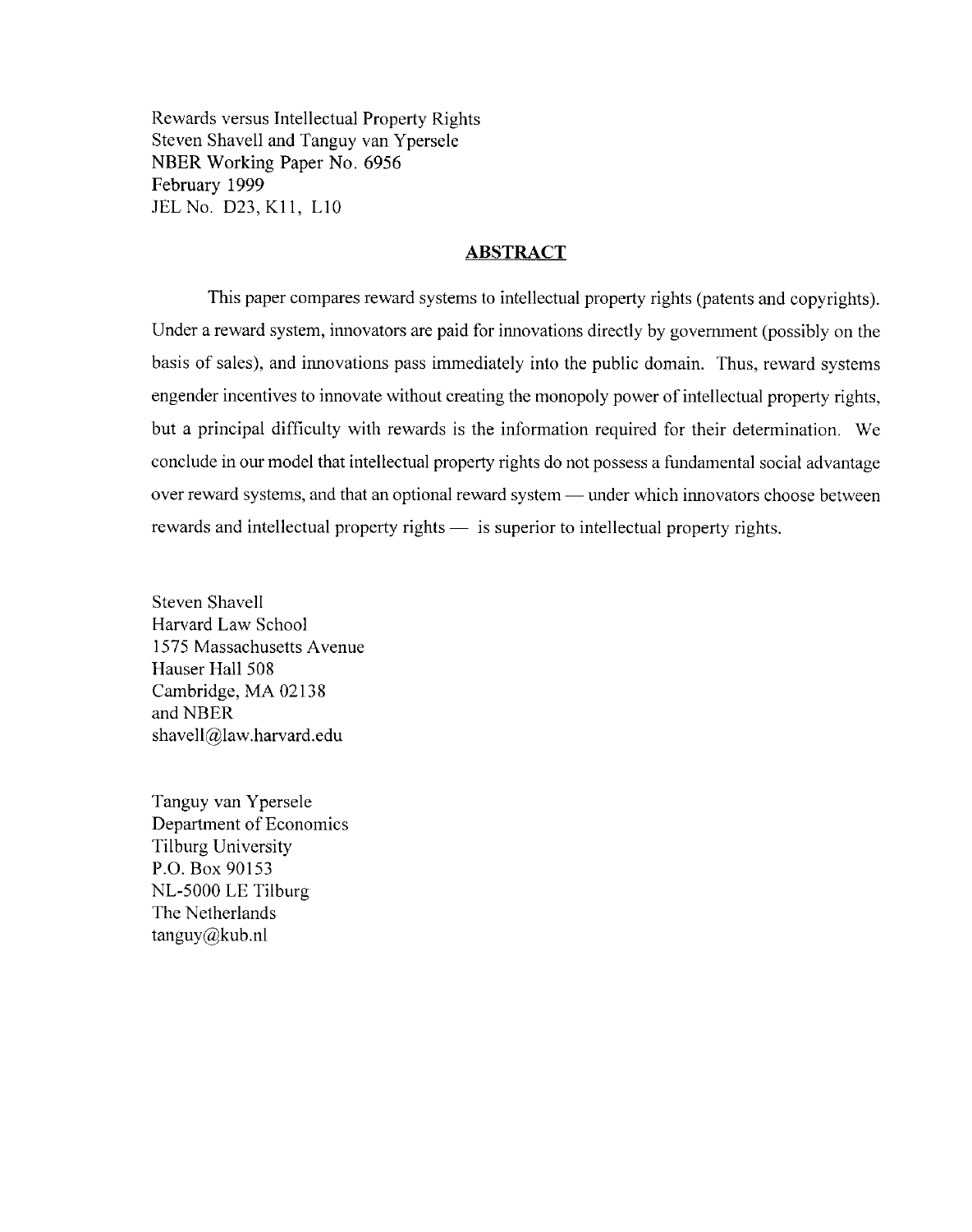#### **Rewards versus Intellectual Property Rights**

Steven Shavell and Tanguy van Ypersele\*

## **I. Introduction**

Two basic means of stimulating innovative activity are compared in this paper. One is a system of rewards paid by the government to innovators. According to this system, innovations would pass immediately into the public domain, becoming freely available to all. The other approach is the familiar system of intellectual property rights that we employ, notably, patent and copyright protection, under which the government confers to innovators exclusive rights to market the goods and services that embody their intellectual works.

Our main conclusion is that the intellectual property rights system does not enjoy any fundamental advantage over the reward system. Indeed, an optional reward system — under which an innovator can choose between a reward and intellectual property rights — is superior to the intellectual property rights system in the model we examine. These findings derive from the primary virtues of reward systems: that incentives to innovate are provided without granting innovators monopoly power over price; and that the magnitude of research incentives may be selected by government. A principal difficulty with reward systems, however, concerns the government's need for information to calculate rewards (although the government might be able

<sup>\*</sup>Harvard Law School and the National Bureau of Economic Research; and the Department of Economics, Tilburg University, the Netherlands, respectively. Shavell acknowledges research support from the John M. Olin Center for Law, Economics, and Business at Harvard Law School; van Ypersele acknowledges research support from the Belgian American Educational Foundation and the Catholic University of Louvain (UCL). We are grateful to Illoong Kwon for research assistance and to Louis Kaplow, Steven Levitt, F. M. Scherer, and Suzanne Scotchmer for comments on the paper.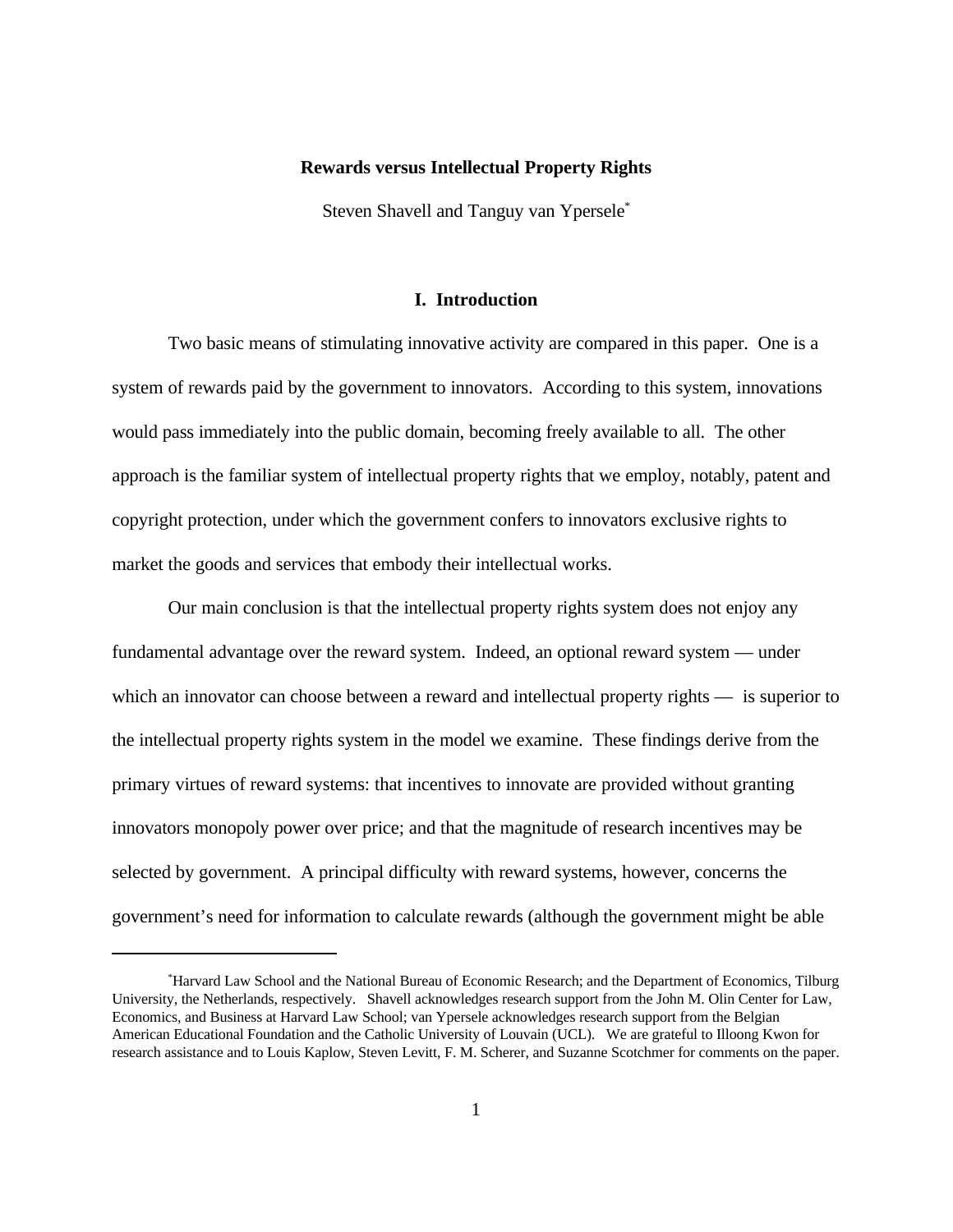to base rewards on sales volume).

 To motivate our analysis, we first mention a significant historical episode about the patent system and rewards. Although a fairly well-developed patent system had emerged as early as the 1400's in Venice and had spread through much of Europe and the New World by the end of the 18<sup>th</sup> century, the system came under strong attack in the next century, especially during the period 1850 - 1875.<sup>1</sup> Criticism of the patent system reflected dislike of monopoly power, both because it harms consumers who have to pay high prices and because it can hinder improvements and subsequent innovations if patent holders disallow that.<sup>2</sup> Many economists disapproved the patent system, and in some countries, such as Germany, the economics profession was virtually unanimous in its opposition to patent. $3$ 

Reward systems were widely discussed as an alternative method of spurring innovation (and they had been used to a not inconsiderable extent<sup>4</sup>). For example, Robert Macfie, a member of Parliament in England and an influential champion of rewards, set out a proposal for a government-financed reward system to replace patent, the London *Economist* pressed for

<sup>&</sup>lt;sup>1</sup>On the history of patent, see Dutton (1984), Machlup (1958), MacLeod (1988), and, especially, Prager (1944). For an account of the 19<sup>th</sup> century European debate about patent, see Machlup and Penrose (1950); and see also Chapter 1 of Dutton (focusing on Britain in the 19<sup>th</sup> century) and Chapter 10 of MacLeod (focusing on Britain in the 18<sup>th</sup> century). For materials relating to the patent debate, see Macfie (1869, 1875, 1883).

<sup>2</sup>Another criticism was that innovators did not actually receive much of the profits from patents because businesses to which they sold their rights made the lion's share; thus, it was argued, patents did not really provide a strong motive to innovate. A quite different criticism was that patents were not needed to induce innovators: on one hand, they could often earn enough to induce innovation merely by being first to market; on the other, they often were motivated by fame and honor, so financial incentives were not necessary. On the criticisms made of patent, see Macfie (1869, 1883) and Machlup and Penrose (1950).

<sup>&</sup>lt;sup>3</sup>See Macfie (1883 p. 141) and Machlup and Penrose (1950 p. 4).

<sup>4</sup>See MacLeod (1988 pp. 191- 96), who notes that at least eight acts authorizing rewards for specific inventions were passed by Parliament between 1750 and 1825, that substantial sums were granted by Parliament to specific inventors (such as £30,000 to Edward Jenner for his smallpox vaccine), and that many organizations (especially industry groups) instituted reward schemes.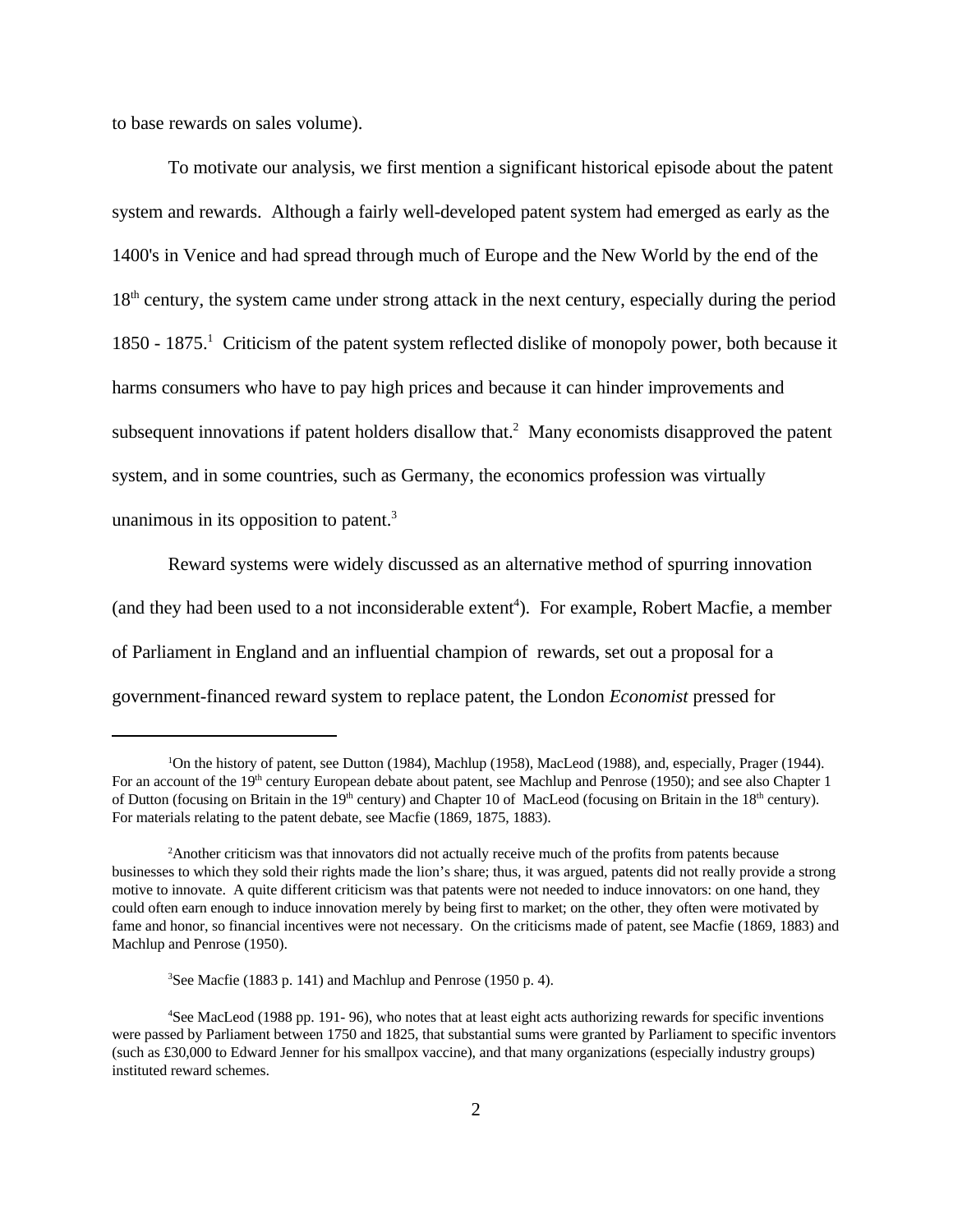adoption of a reward system, and economists examined rewards in professional journals, books, pamphlets, and conferences.<sup>5</sup> Opinion was, however, divided on the virtues of rewards (criticism of patents did not imply endorsement of rewards). The chief argument against rewards concerned difficulties in their administration; it was typically expressed by John Stuart Mill, who maintained that patent is preferable "because it [patent] leaves nothing to anyone's discretion; because the reward conferred by it depends upon the invention's being found useful, and the greater the usefulness, the greater the reward..."<sup>6</sup>

As a consequence of the criticism of patent, and also of the possible utility of rewards as an alternative, many countries in Europe prepared to reform or abolish patent, and some actually did so: England established a series of royal commissions from the 1850's to the 1870's to investigate the patent system; Chancellor Bismarck recommended abolition of patent in Prussia in 1868; Holland repealed its patent system in 1869; Switzerland, which had no patent law, rejected legislation to adopt it in 1863. Nevertheless, Europe ultimately embraced patent, but for reasons that may perhaps be regarded as more politically accidental than indicative of a substantive policy judgment favoring that system.<sup>7</sup>

In any case, today, intellectual property rights provide the principal legal financial stimulus for innovation.<sup>8</sup> Rewards are little employed; their payment appears to be limited to inventions in

<sup>5</sup>Macfie's proposal is reproduced in Macfie (1869 pp. 84-87). Machlup and Penrose (1950 p. 19) describe the attention given to rewards by the *Economist* and state that reward proposals "were discussed in the professional journals and conferences almost everywhere."

<sup>&</sup>lt;sup>6</sup>Mill (1872 p. 563).

<sup>&</sup>lt;sup>7</sup>See Machlup and Penrose (1950 pp.  $3 - 6$ ). They suggest that the victory of patent was associated with the weakening of the free-trade movement (which was occasioned by the economic depression of the 1870s), as the free-trade movement was closely linked politically to the anti-patent forces.

<sup>8</sup>For a description of, and materials on, intellectual property rights protection, see, for example, Goldstein (1993).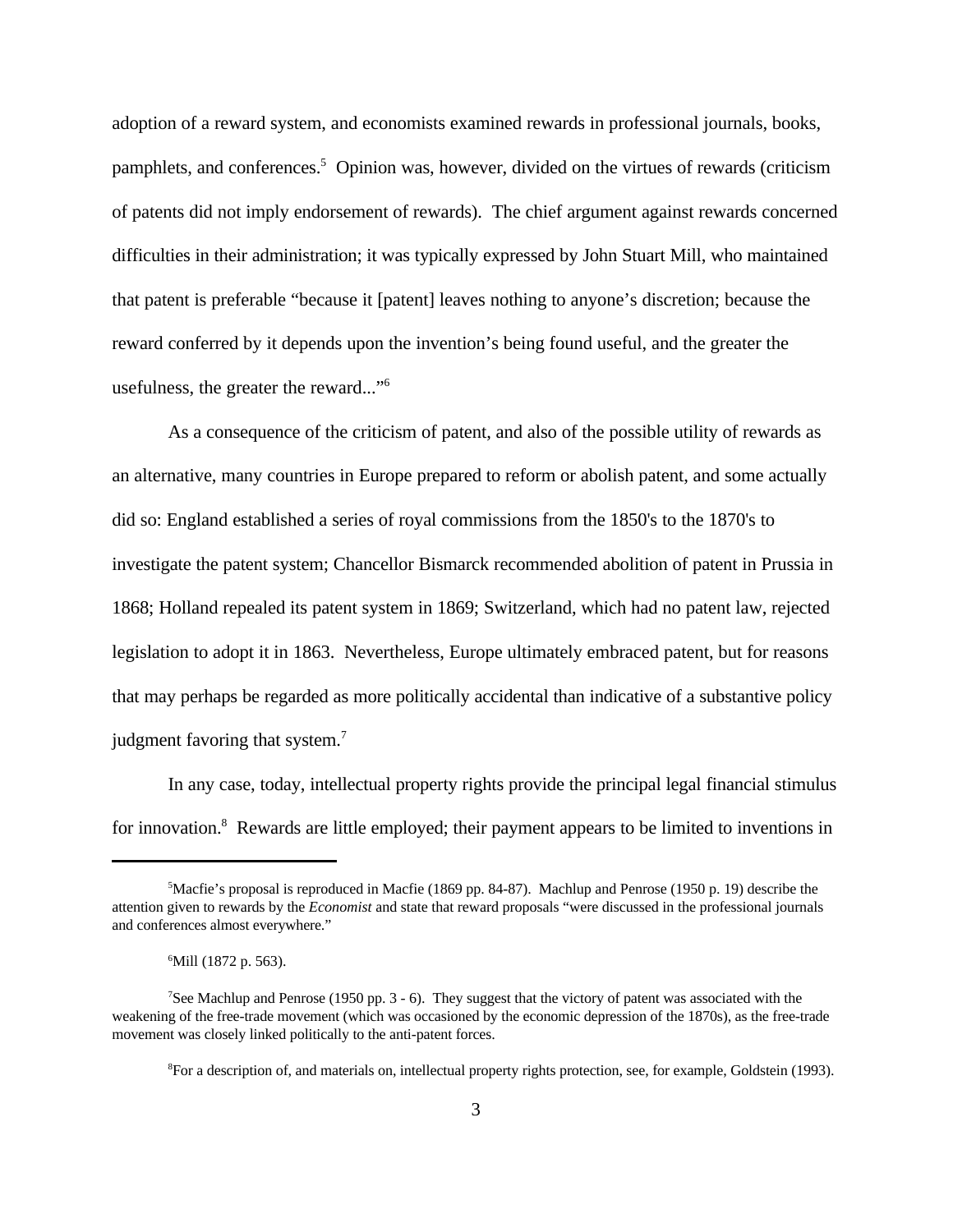the area of atomic energy and to certain other exceptional cases, although they were provided to inventors in the former Soviet Union.<sup>9</sup>

Modern economic literature reflects our reality and takes the general optimality of intellectual property rights largely as a given; the possibility of rewards is paid relatively little attention, despite the history we have summarized, and despite the seeming appeal of the topic to the intellect of the economist.<sup>10</sup> There have been few papers written in economics journals this century on reward. Two exceptions are Polanvyi (1943) and Wright (1983). Polanvyi recommends, in a sustained and insightful but informal argument, that rewards be adopted to foster innovation and to avoid the social losses associated with patent monopoly power; he offers reasons why informational difficulties facing the government in determining awards should not prove insurmountable. Wright is the first to consider a formal model of innovation in which innovators possess superior information to the government, and he finds that rewards are better than patents if the government's information is sufficiently good. Also, Kremer (1997), in an interesting, related paper, suggests that the government avoid social losses associated with patents by purchasing them at a price that it obtains from an auction process. (Governments have in fact) occasionally purchased patents, and proposals for this to be done programmatically have

<sup>&</sup>lt;sup>9</sup>The United States Atomic Energy Act (1946) established a Patent Compensation Board to grant financial rewards for innovations relating to atomic energy that are of military value (the government does not allow such innovations to be sold on commercial markets). The English patent laws allow for a patent to be infringed upon by the state if it has a "Crown use" for the patented good, in which case compensation, that is, a reward, is to be paid; see Halsbury's Laws of England (1994 pp. 270 - 73). The former Soviet Union made rewards to individual innovators; notably, an innovator might obtain a percentage (on a sliding scale, from 17% to .5%, but subject to an absolute ceiling) of the cost savings achieved by a process innovation; see Sinnot (1988 pp. 44 - 51).

<sup>&</sup>lt;sup>10</sup>This is not to say that the possibility of rewards is entirely ignored; for example, in his classic essay, Arrow (1971 p. 153) mentions the intrinsic appeal of rewards. However, the lack of importance of rewards in the economic literature is indicated by how little space is devoted to the topic in the chapters on innovation in several well-known books on industrial organization: Scherer (1980 p. 458) spends only a page on rewards; Scherer and Ross (1990), a later edition of Scherer (1980), does not mention rewards; and Tirole (1988 p. 401) discusses rewards in only half of a page.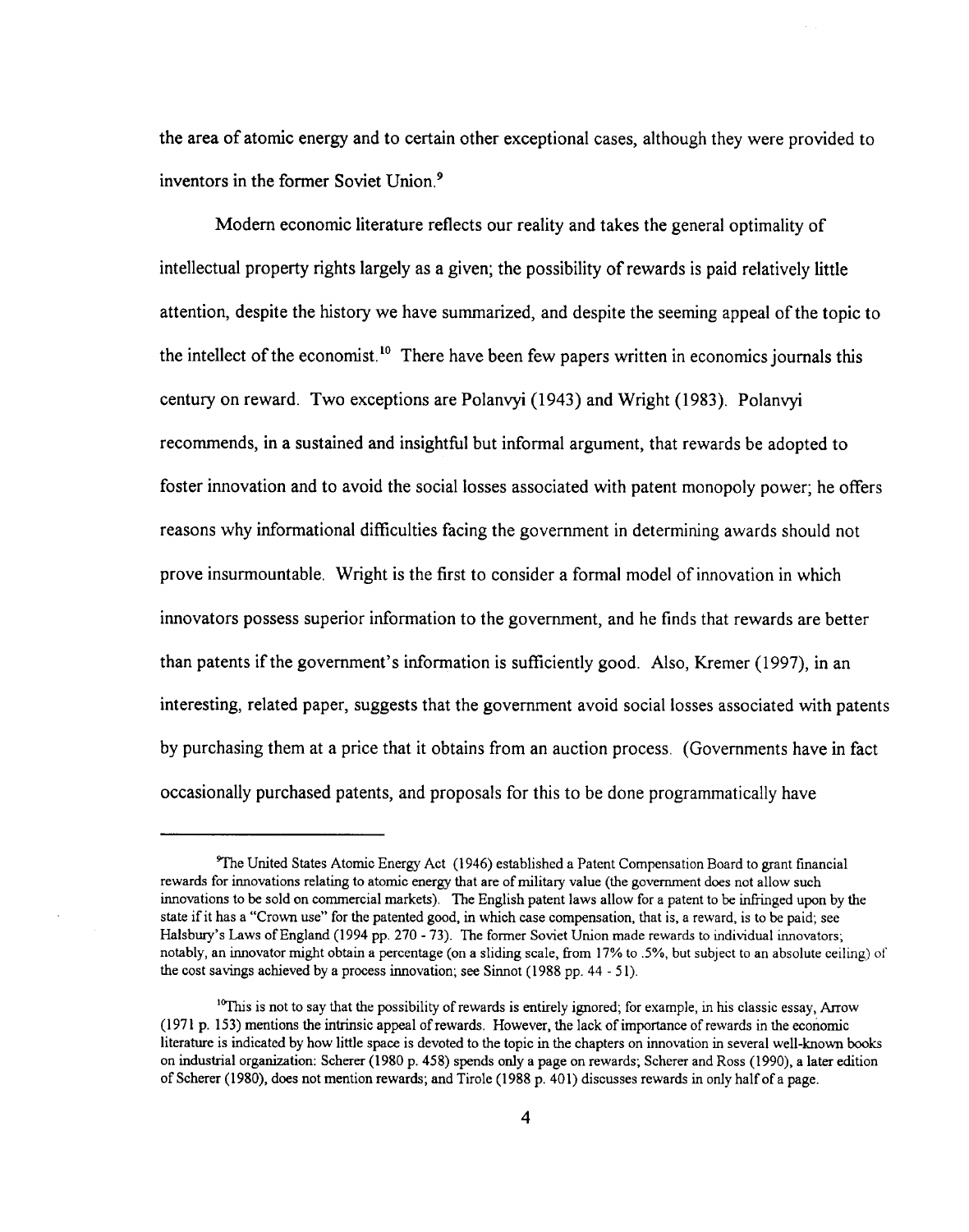sometimes been advanced.<sup>11</sup>) Another paper of significance is Scotchmer (1997); although she does not emphasize rewards, she characterizes the optimal form of patent system assuming that innovators possess superior information to the government. $^{12}$ 

In this paper, we examine a model in which a single potential innovator knows the demand curve for the product innovation he might produce before he invests in research, whereas the government knows only the probability distribution of demand curves.<sup>13</sup> We first compare the patent system (for concreteness, we refer to patent rather than to intellectual property rights in general) to the reward system.<sup>14</sup>

Under the patent system, the innovator's incentive to invest in research is the monopoly profits he would earn, and if he produces the innovation, he then sells the innovation at the monopoly price. There are two familiar deviations from first-best behavior under the patent system. First, incentives to invest in research are inadequate, because monopoly profits are less

<sup>&</sup>lt;sup>11</sup>For example, as Kremer (1997) notes, the French government purchased the patent for the Daguerrotype in 1839. In 1851, a proposal was made in the English Parliament for government to purchase patents routinely; see Macfie (1883 p. 33).

 $12$ Her main result is that direct revelation mechanisms are equivalent to patent renewal systems — systems in which patentees are able to extend the length of their patents by paying fees (or accepting reduced patent subsidies) for renewals. Such systems have the feature that they implicitly make use of innovators' private information; notably, innovators with more valuable patents will be the ones who will tend to purchase longer patent extensions. In Scotchmer (1998), a revision of her paper, she notes the results on rewards that we demonstrated in an earlier version of this paper, and she solves in certain cases for optimal renewal schemes which incorporate rewards.

 $13$ However, as we will note, we consider a version of the model in which the government observes quantity sold in the market and makes inferences from that in formulating rewards. As this is the most plausible form of reward system, it is very important for properly interpreting the analysis here to bear it in mind. For further discussion of this issue, see Section IIH and Section III.

 $14$ The chief contributions of our paper are (a) that it clarifies the comparison between patent and reward through use of a simple and natural model of innovation, and (b) that it investigates the optional reward system and shows it to be superior to patent.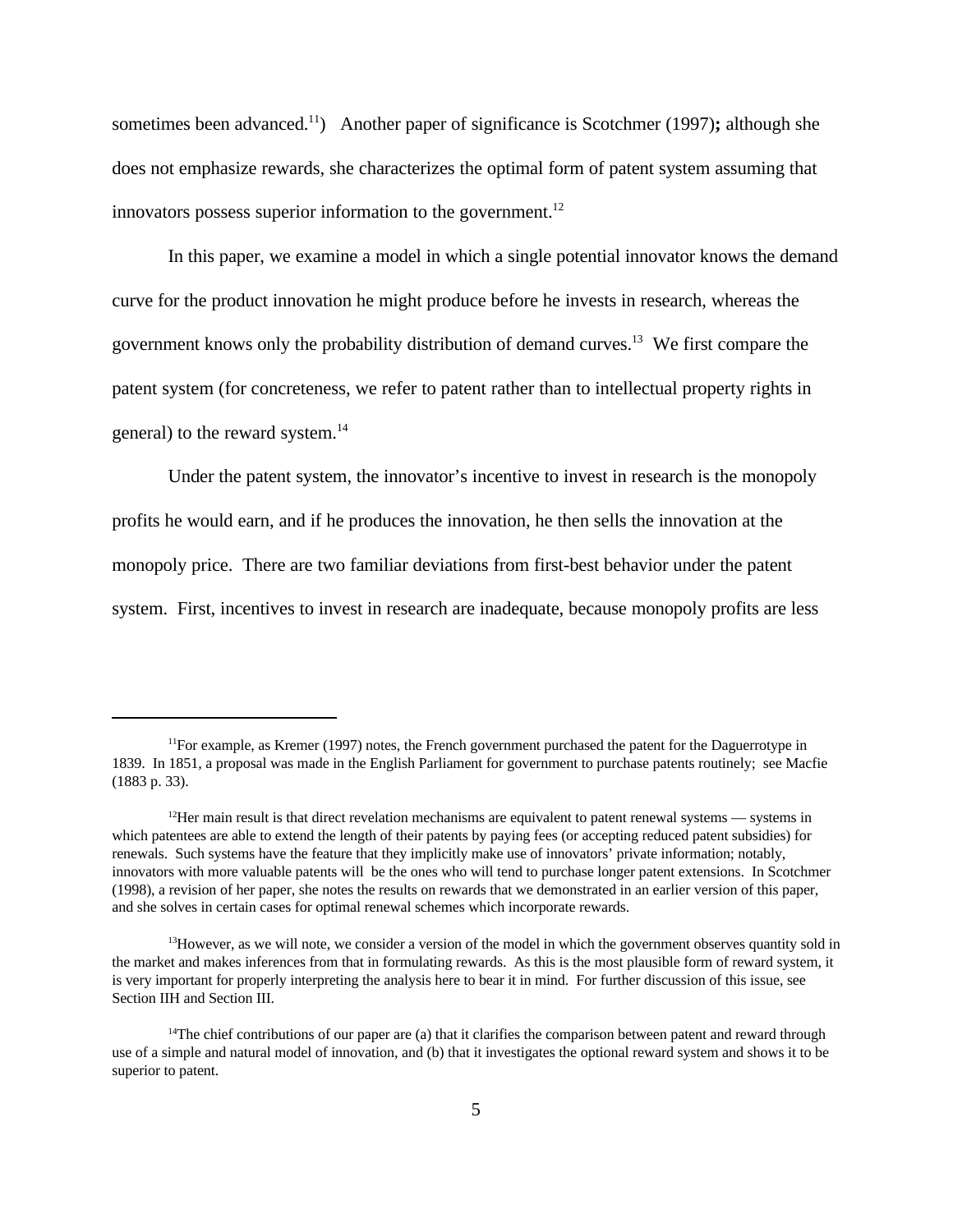than the social surplus created by an innovation.<sup>15</sup> Second, if an innovation results, there is a deadweight loss in social welfare because too little is sold at the monopoly price.

Under the reward system, the innovator's incentive to invest in research is the reward he would receive. If the innovator produces an innovation, it will be available to competitors, so will sell at marginal cost (perfect competition in the product market is assumed). Because there is thus no deadweight loss from monopoly pricing, the only type of deviation from first-best behavior under the reward system involves the incentive to invest in research. This deviation could be in either direction. If the social surplus from the demand curve exceeds the reward, there will be an inadequate incentive to invest, and if the surplus from the demand curve is less than the reward, there will be an excessive incentive to invest. Either possibility may occur, as the optimal reward equals the expected surplus over the distribution of possible demand curves.

From the foregoing, it is apparent that the comparison between the patent and the reward systems can be resolved into two elements. On one hand, the reward system is superior to patent in that deadweight loss due to monopoly pricing is avoided under reward. On the other hand, the incentive to invest in research is imperfect under both systems, but in different ways. Under the patent system, the incentive to invest is always inadequate because monopoly profits are less than social surplus; but the incentive to invest is linked to actual social surplus because the innovator knows the demand for the potential innovation.<sup>16</sup> Under the reward system, the incentive to invest is governed by the reward and thus is not systematically inadequate; yet the incentive to

<sup>&</sup>lt;sup>15</sup>However, in a model in which there are multiple potential innovators, there could be an excessive incentive to invest in innovation research created by the race to be first. But as we suggest in Section III, taking this point into account would not affect the qualitative nature of our conclusions.

<sup>&</sup>lt;sup>16</sup>This point is related to Mill's statement above, although he and other critics of reward were concerned not only about government's lack of information but also about abuse of its authority and the rights of inventors.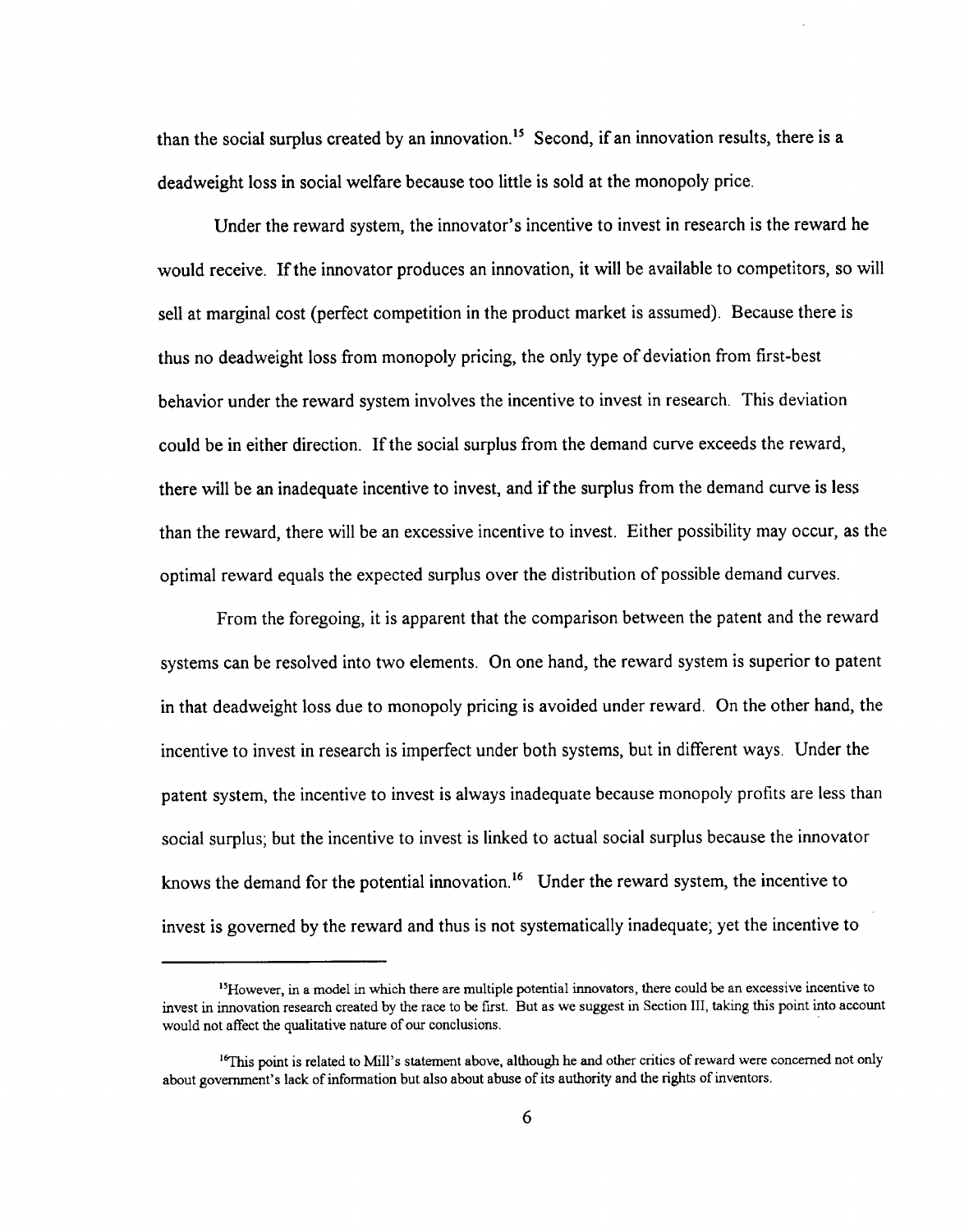invest is not linked to actual surplus but only to the reward.<sup>17</sup> In particular, if the innovation would be very valuable, the innovator would invest only in accordance with the reward, which will equal the expected surplus from all possible innovations.

Because patent effectively harnesses the private information of the innovator about the value of an innovation, incentives to innovate might be superior under patent to those under reward, even though the incentives under patent are always less than first-best. This leads to the possibility that patent could be superior to reward, despite the deadweight loss due to monopoly pricing and the too-small incentive to innovate. Reward, however, could be superior to patent, both because of a better average incentive to innovate (as the optimal reward equals expected surplus) and because of avoidance of the deadweight loss from monopoly pricing. Analysis of patent versus reward does not lead one to think that there exists any general argument favoring the patent system over the reward system.

We next consider the optional reward system, under which an innovator may choose between a patent and a reward.<sup>18</sup> This system unambiguously dominates patent. The main reason is that we show that (expected) social welfare can be improved when the innovator chooses reward, for deadweight loss is then eliminated, and potential problems with overinvestment in research can be addressed by the government's selecting an appropriately moderate level of reward. Because social welfare is improved relative to patent when the innovator chooses reward, the optional system must be superior to patent, since there is obviously no difference

 $17$ Note, however, that when the reward is conditioned on quantity sold, reward will reflect surplus to the degree that quantity sold does.

<sup>&</sup>lt;sup>18</sup>Such a system was proposed by Polanvyi (1943). Note too that a system in which the government offers to buy patents is of this type.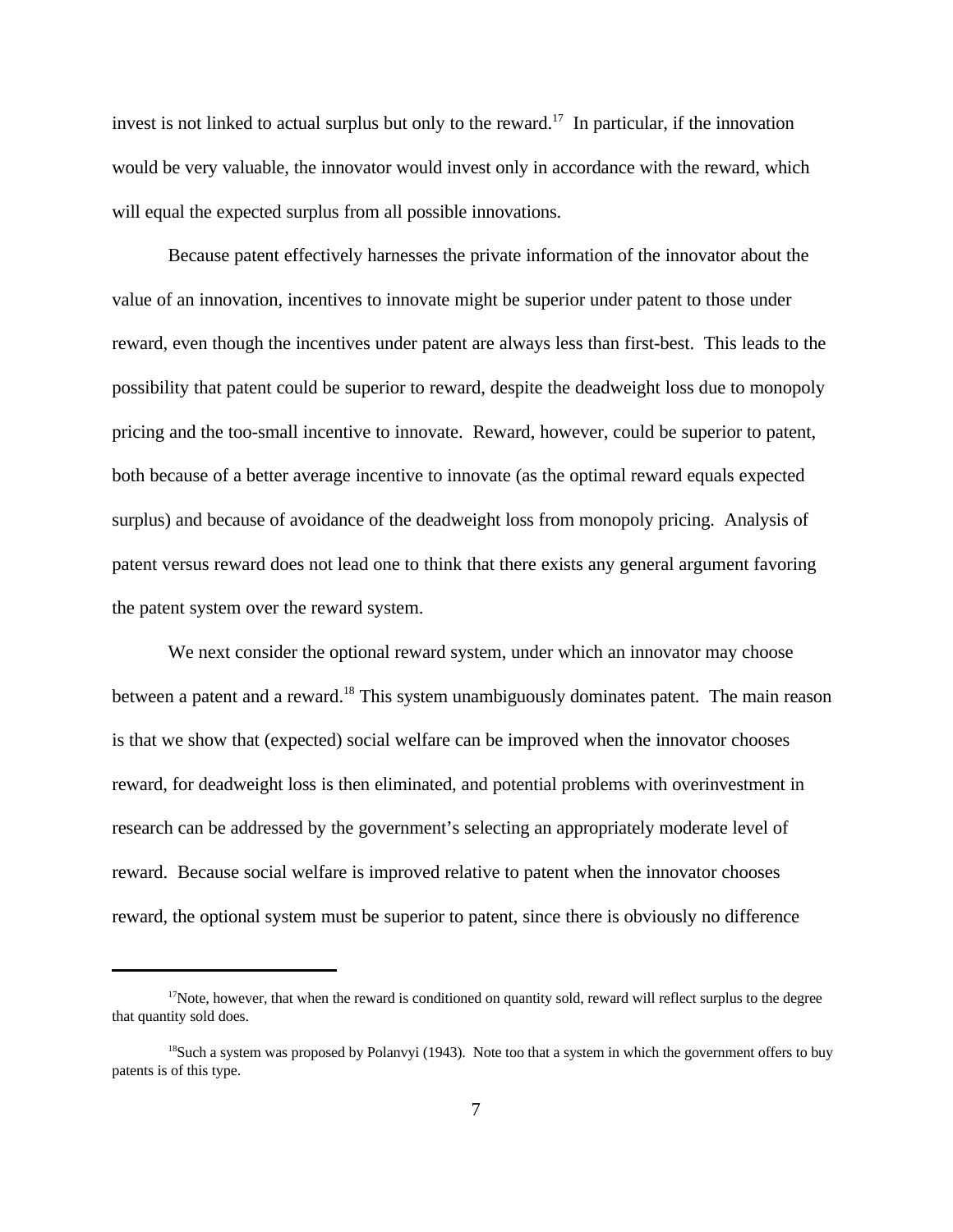between the systems when the innovator chooses patent.

Although the optional reward system is superior to the patent system, and the patent system might be superior to the (mandated) reward system, when the reward system is superior to patent, we show that the reward system might also be superior to the optional reward system.

We then briefly consider the important possibility of rewards that are a function of government's observation of quantity sold in the market. Such quantity-based rewards are obviously superior to the (unconditional) rewards we have been discussing and enhance the appeal of reward systems over patent.

After analysing the patent, reward, and optional reward systems in our model, we discuss briefly a number of issues not considered in the model including: the government's ability to obtain information about demand for the purpose of determining rewards (especially by observation of quantity sold); the race to be first to innovate; improvements to innovations; administrative costs; the financing of rewards through income taxation and possible associated distortionary costs; and the actual potential of reward systems for raising welfare.

### **II. The Model**

A risk-neutral (potential) innovator may invest in research which will result in an innovation with a probability that depends positively on the research investment. Let

research investment;  $\bf k$  $\hspace*{0.4em} = \hspace*{0.4em}$ 

probability of an innovation;  $p'(k) > 0$ ;  $p''(k) < 0$ .  $p(k)$  $=$ 

If there is an innovation, a new product<sup>19</sup> can be produced at a constant per-unit cost; define

<sup>&</sup>lt;sup>19</sup>Were we to study process innovations (see, for example, Chapter 10 of Tirole (1988)) instead of product innovations, the general nature of our results would not be altered.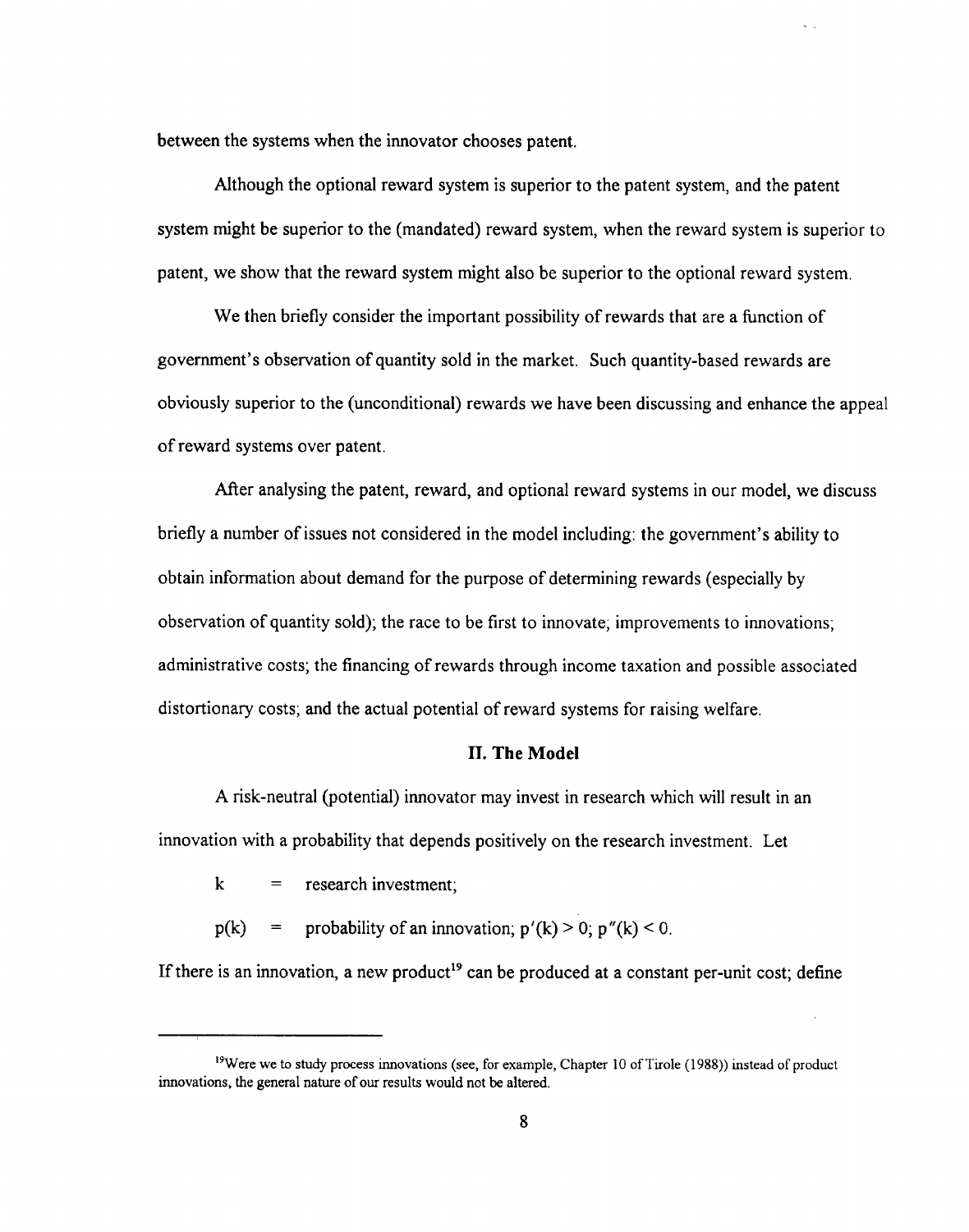$c =$  unit cost of the innovation product.

Regarding the demand curve for the product, let

 $q =$  quantity of the product;

 $d(q;t) =$  (inverse) demand curve for the product;  $d_q(q;t) < 0$ ;

where

- t = parameter in  $[t_a, t_b]$ ;
- $g(t)$  = probability density of t;  $g(t) > 0$  on  $[t_a, t_b]$ .

We assume that at t<sub>a</sub>, monopoly profits, deadweight losses from monopoly pricing, and social surplus (these are described below) are positive,<sup>20</sup> and that they increase with t.

We suppose that the function  $p(k)$ , the cost c, the family of possible demand curves  $d(q;t)$ , and the density g(t) are common knowledge for the innovator and the government. The innovator alone knows  $t^{21}$ . Also, we suppose until later that the government does not observe quantity sold. (In Section IIH we allow the government to observe quantity and to base the reward on this.)

Social welfare is assumed to be the expected value of the utility individuals obtain from the innovation product, minus production costs, and minus research investment.

#### *A. First-best Outcome*

If there is an innovation, the first-best quantity, denoted  $q(t)$ , is such that the height of the

 $^{20}$ Thus, we are implicitly supposing that the government's information is good enough to screen out innovations with no value (or with no expected value). This assumption makes sense if the government devotes positive resources to screening innovations, and it is also justified if the government obtains information from sales of innovations, as discussed in Section IIH and Section III.

<sup>&</sup>lt;sup>21</sup>The assumption that the innovator has perfect information about demand (since he knows t) and that the government does not is the simplest way to reflect the idea that the innovator possesses superior information about demand. A more realistic assumption is that the innovator's information about demand is not perfect but still is better than the government's, and were this the assumption, it will be obvious that the qualitative nature of our results would not be altered.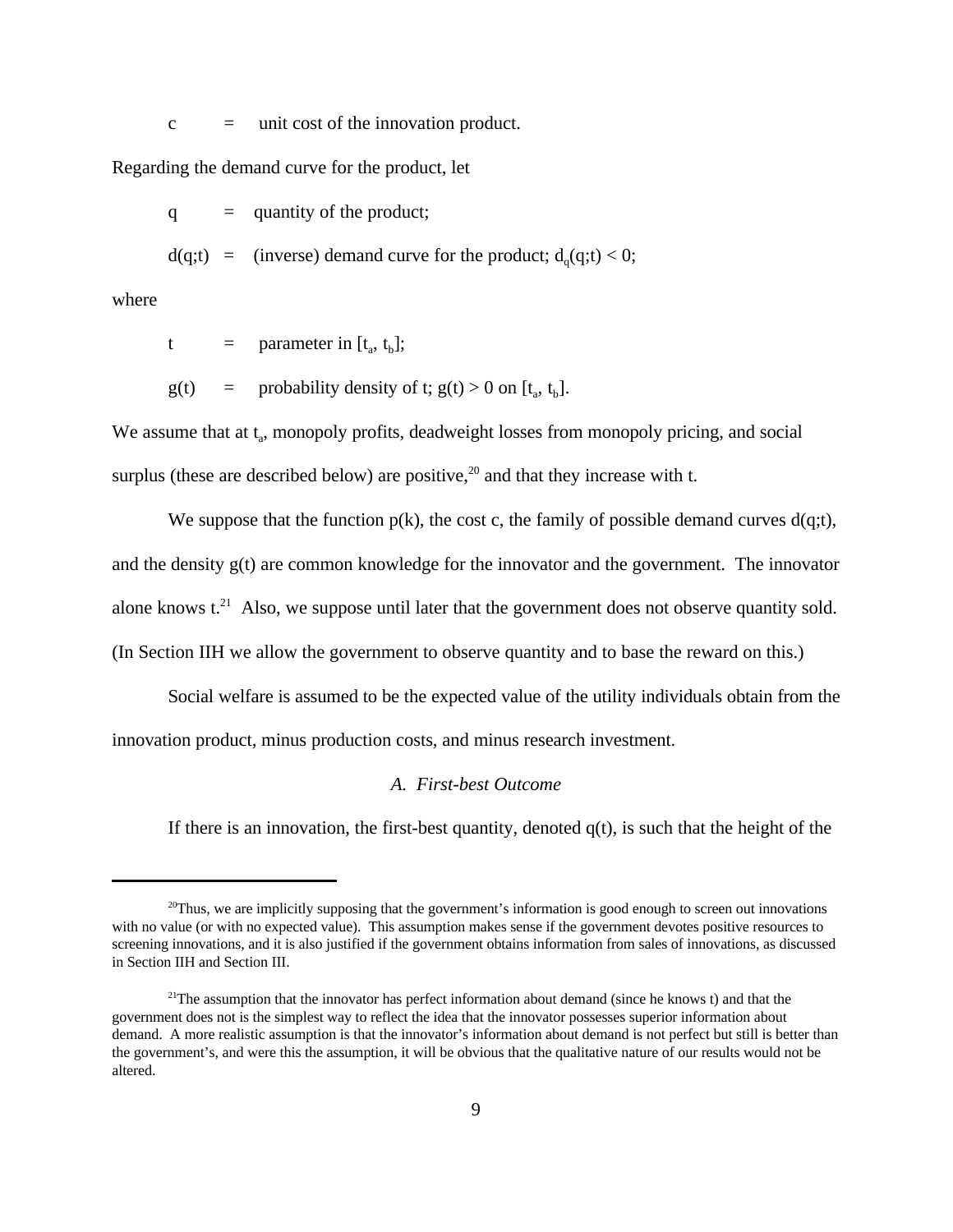demand curve is c, that is,  $d(q(t),t) = c$ . Thus social welfare exclusive of research investment is the social surplus,

$$
s^*(t) = \int_0^{q(t)} (d(q;t) - c) dq.
$$
 (1)

Consequently, the first-best research investment is that which maximizes

$$
p(k)s^*(t) - k,\tag{2}
$$

so that

$$
p'(k)s^*(t) = 1 \tag{3}
$$

identifies the first-best k. If  $k(z)$  denotes the k that would be chosen if z is the payoff from an innovation,<sup>22</sup> then the first-best k is written  $k(s^*(t))$ . First-best social welfare as a function of t is thus

$$
W^*(t) = p(k(s^*(t))s^*(t) - k(s^*(t)).
$$
\n(4)

Figure 1 shows  $s^*(t)$  and  $k(s^*(t))$ .

## *B. Patent Regime*

Under the patent regime (exemplifying intellectual property rights) the innovator has the exclusive right to sell the product resulting from an innovation. Hence, if he innovates, he will sell the monopoly quantity and earn monopoly profits. Specifically, let

 $q_m(t)$  = monopoly quantity, and

 $\pi(t)$  = monopoly profits.

Knowing that an innovation would yield  $\pi(t)$ , the innovator will choose k to maximize

<sup>&</sup>lt;sup>22</sup>That is, k(z) is determined by  $p'(k)z = 1$ . Note that k(z) is increasing in z (implicitly differentiate  $p'(k)z = 1$ with respect to z to obtain  $k'(z) = -p'(k)/(zp''(k)) > 0$ .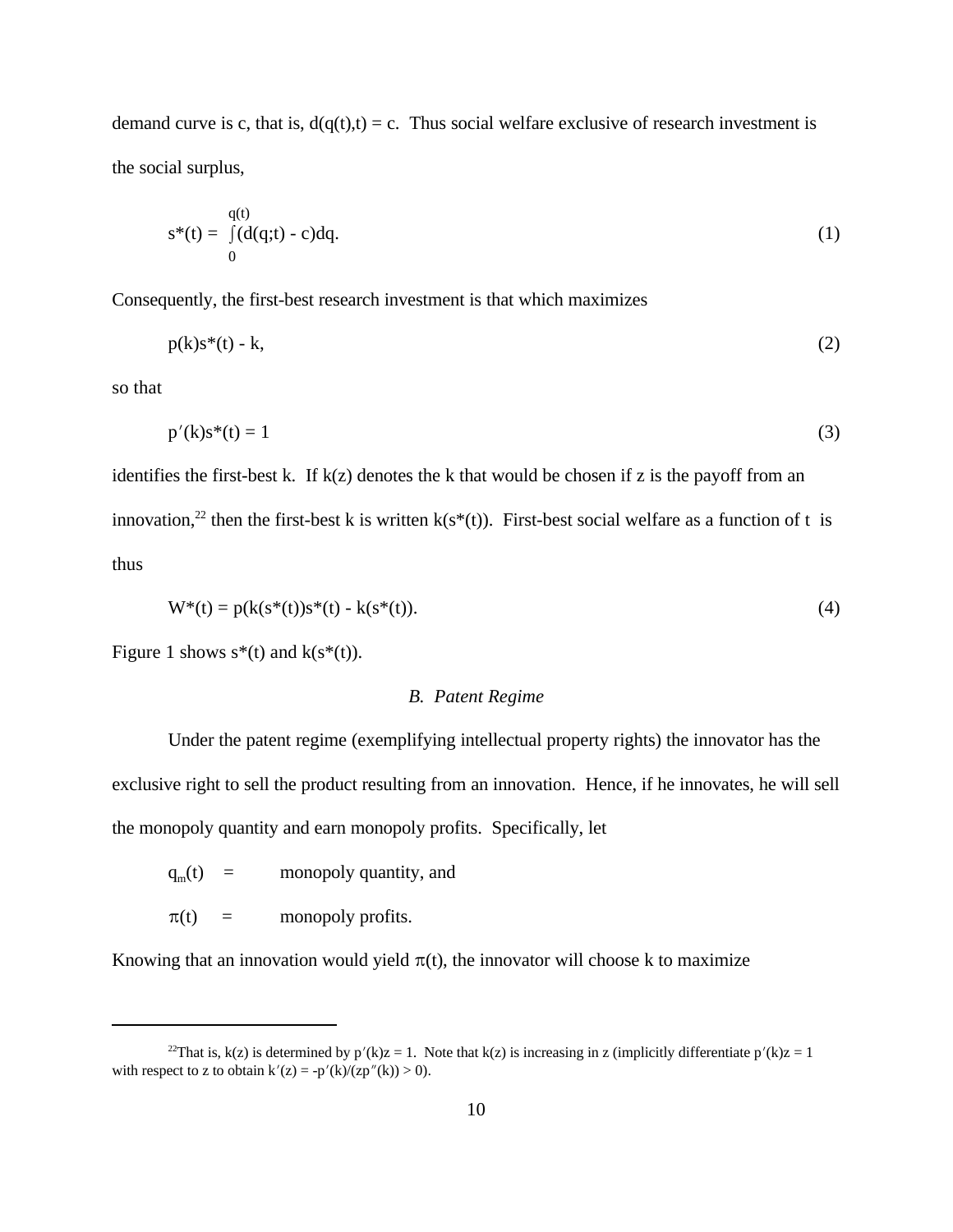$$
p(k)\pi(t) - k \tag{5}
$$

so will choose  $k(\pi(t))$ .

Let us compare the outcome under patent to the first-best outcome. Now, as is familiar,  $q_m(t) < q(t)$ , so that the social surplus under patent falls short of first-best social surplus s<sup>\*</sup>(t) by the deadweight loss

$$
l(t) = \int_{q_m(t)}^{q(t)} (d(q;t) - c) dq.
$$
\n(6)

Hence, social welfare under the patent regime given t is

$$
W_p(t) = p(k(\pi(t)))[(s^*(t) - l(t)) - k(\pi(t)).
$$
\n(7)

This may be compared to first-best social welfare given t:

$$
W^*(t) - W_p(t) = \{ [p(k(s^*(t)))s^*(t) - k(s^*(t))] - [p(k(\pi(t)))s^*(t) - k(\pi(t))] \} + p(k(\pi(t)))l(t).
$$
 (8)

The first term, in braces, is clearly positive, and represents the welfare loss from inadequate investment in research under monopoly: because the monopolist's profit  $\pi(t)$  is less than first-best social surplus s<sup>\*</sup>(t), he underinvests in research,  $k(\pi(t)) < k(s^*(t))$ . The graph of  $k(\pi(t))$  is shown in Figure 1. The second term is the expected deadweight loss due to monopoly pricing. In summary, we have

PROPOSITION 1*: Under the patent system, there are two sources of welfare loss relative to first-best welfare: insufficient investment in research; and insufficient quantity of the innovation product sold, with accompanying deadweight loss, due to monopoly pricing.* 

These points are, of course, standard;<sup>23</sup> they are set out so that we can contrast patent to reward.

<sup>23</sup>See, for example, Chapter 10 of Tirole (1988).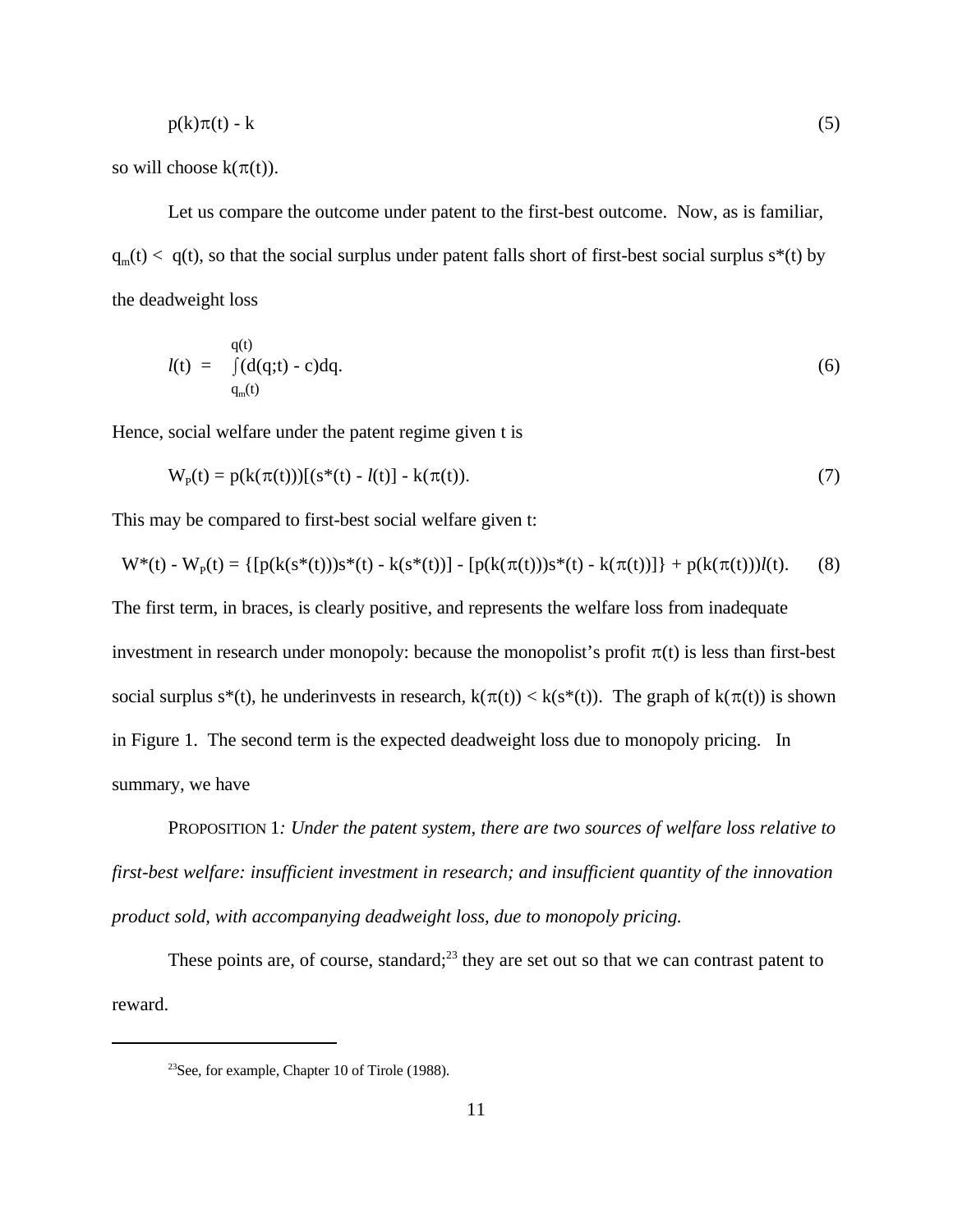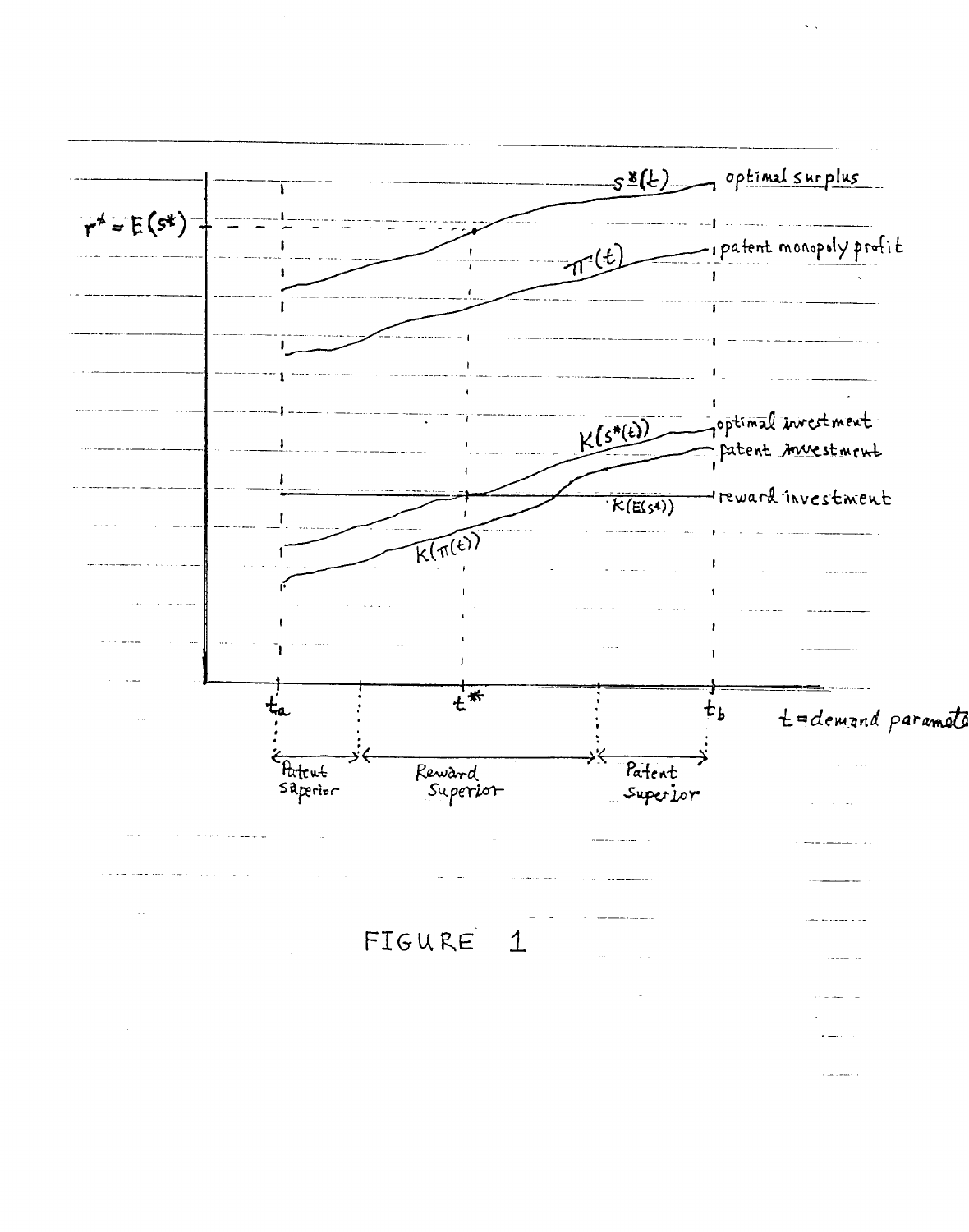### *C. Reward Regime*

Under the reward regime, the government gives a reward to the innovator if he succeeds with an innovation, and it is assumed that the innovation information is placed in the public domain and made available to a competitive production industry. Hence, it is assumed that the product will be sold at a price of c, so that zero profits will be made from production and total quantity produced will be q(t). Let

 $r =$  reward paid by government for an innovation.

The innovator's incentive to innovate is due entirely to the reward, since he makes no profits from sales. He will thus choose research investment to maximize

$$
p(k)r - k,\tag{9}
$$

so will choose k(r).

It follows that if — contrary to our assumption — the government were to possess perfect information about the demand curve t, the government could achieve a first-best outcome for each t by setting the reward r equal to  $s^*(t)$ : the innovator would then choose  $k(s^*(t))$ , the first-best investment in research; and the quantity produced is always optimal, q(t), under the reward system.

Because our assumption is that the government does not know t (and does not observe quantity sold), the reward r must be fixed and independent of t. Social welfare as a function of the reward is

$$
W_R(r) = \int_{t_a}^{t_b} p(k(r))s^*(t)g(t)dt - k(r) = p(k(r))E(s^*) - k(r), \qquad (10)
$$

where  $E(s^*)$  is the expected value of  $s^*(t)$ ; see Figure 1. It follows that (10) is maximized if  $r =$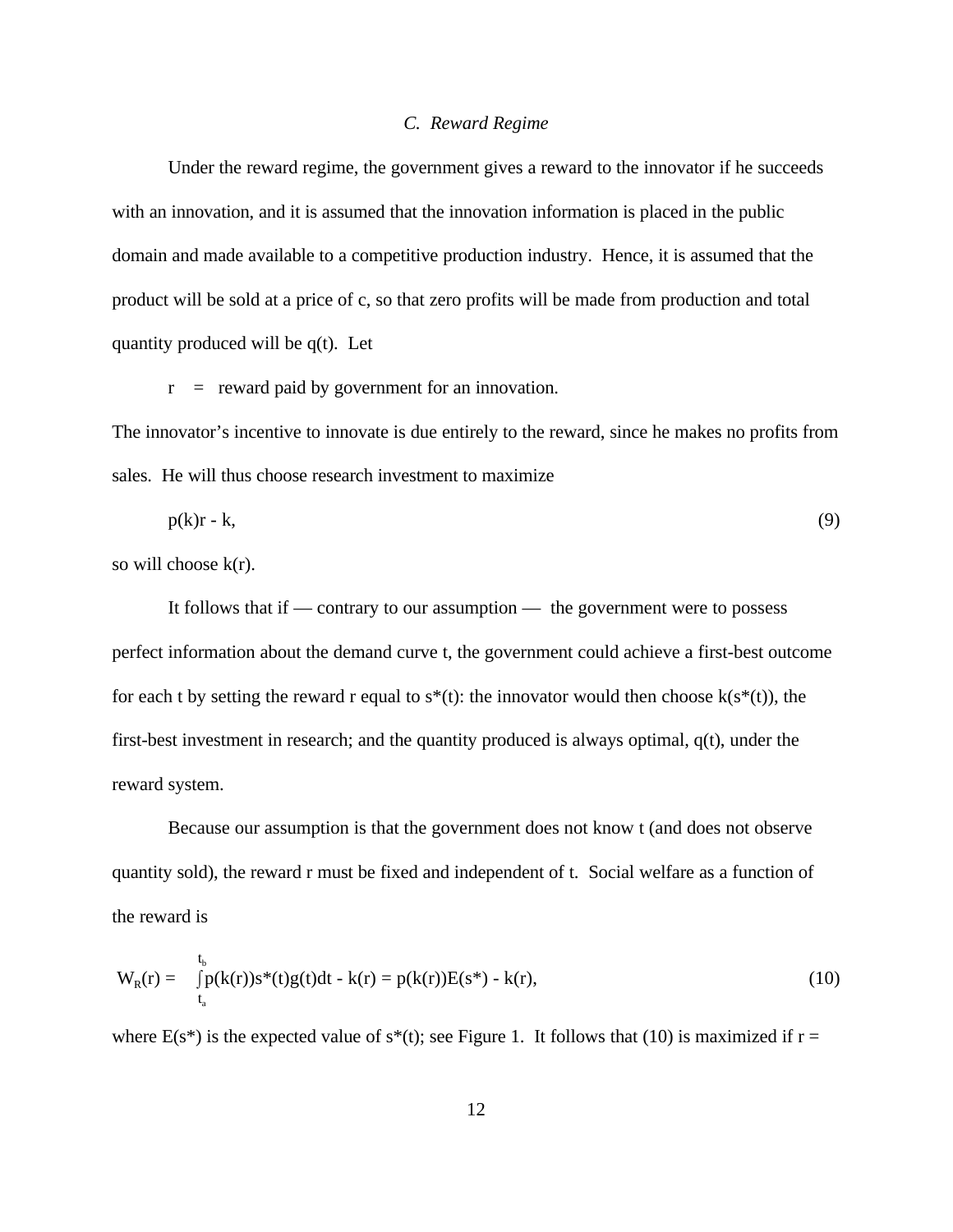$E(s^*)$ .<sup>24</sup> That is, the optimal reward  $r^*$  is the expected social surplus from an innovation.

We can now compare social welfare under the reward system to first-best social welfare. The difference beween the two is that research investment is the constant  $k(E(s^*))$  under the reward system, whereas investment depends optimally on t, equals  $k(s^*(t))$ , in the first-best situation. Under the reward system, research investment  $k(E(s^*))$  is excessive relative to the firstbest when  $s^*(t)$  is below  $E(s^*)$  and is inadequate when  $s^*(t)$  exceeds  $E(s^*)$ .

To summarize this section,

PROPOSITION 2: *Under the reward system, the optimal reward r\* equals the expected value of social surplus, E(s\*), from an innovation. There is one source of welfare loss relative to first-best welfare: incorrect investment in research, which will be excessive or inadequate depending on whether actual surplus falls below or exceeds E(s\*). There is no deadweight loss due to monopoly pricing if there is an innovation.*

Note that the information the government requires to calculate the optimal reward is the density  $g(t)$  of the family of demand curves  $d(q;t)$  and the production cost c (in order to compute the surplus for each demand curve). The government does not need to know the probability function  $p(k)$ .

### *D. Patent versus Reward*

If we subtract social welfare under patent from that under reward, we obtain

$$
W_{R}(r) - W_{P} = W_{R}(r) - \int_{t_a}^{t_b} W_{P}(t)g(t)dt
$$

<sup>&</sup>lt;sup>24</sup>Specifically,  $p(k)E(s^*(t))$  - k is maximized over k if  $k = k(E(s^*(t)),$  so r must equal  $E(s^*(t)).$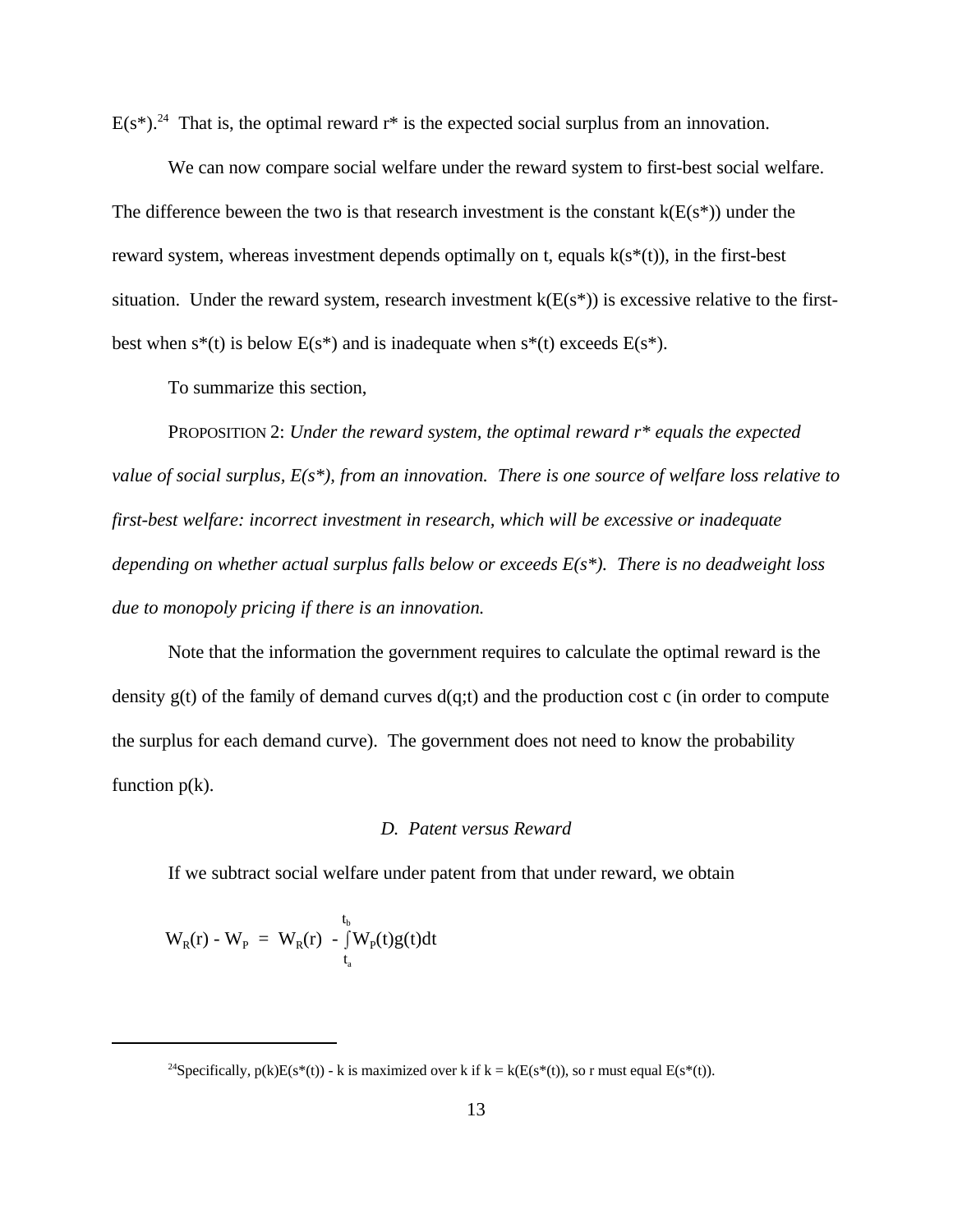$$
= \int_{t_a}^{t_b} \{ [p(k(E(s^*)))s^*(t) - k(E(s^*))] - [p(k(\pi(t)))(s^*(t) - l(t)) - k(\pi(t))] \} g(t) dt. \quad (11)
$$

The integrand in the second line reflects the two differences between reward and patent that we noted in the Introduction. First, under reward, there is no deadweight loss from insufficient production, whereas there is under patent. This constitutes an advantage of the reward system and tends to make the integrand positive (note that  $l(t)$  is subtracted from  $s^*(t)$  in the second term). Second, under reward, the research investment is a constant  $k(E(s^*))$ , whereas under the patent, research investment depends on t, and equals  $k(\pi(t))$ . This difference may favor either patent or reward: when  $s^*(t)$  is sufficiently close to its mean,  $E(s^*)$ , investment will be closer to its first-best level under reward than under patent, where it is inadequate for all t; nevertheless, when  $s^*(t)$  is very different from  $E(s^*)$ , investment may be closer to first-best under patent than under reward.

Figure 1 helps to clarify the comparison. Let t\* be the t such that  $s^*(t) = E(s^*(t))$ . As shown in the Figure, reward is superior to patent for t in a region around t\*. For t sufficiently close to t\* and within this region, reward is superior to patent for the double reason that investment is closer to first-best than under patent and deadweight monopoly pricing loss is eliminated; elsewhere in the region, reward is superior to patent even though investment is farther from first-best than under patent, because reward eliminates monopoly pricing deadweight loss. For t outside the region, patent is superior to reward because investment is sufficiently closer to first-best under patent than under reward as to overcome the deadweight loss due to monopoly pricing. This makes it clear that if enough probability mass is distributed close to t\*, reward will be superior to patent, whereas if enough mass is not close to t\*, patent will be superior to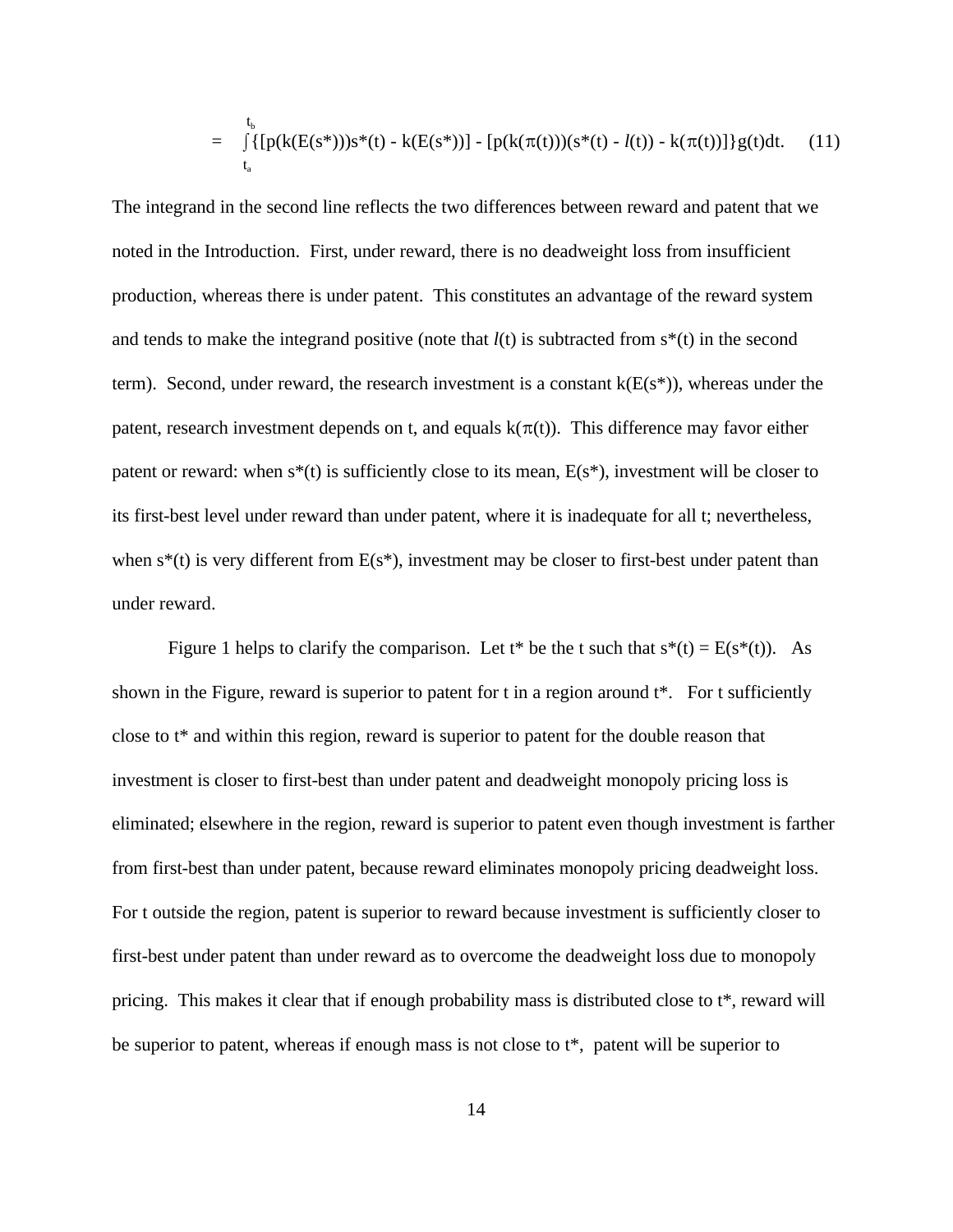reward. $25$  Hence, we have

PROPOSITION 3: *Either the reward system or the patent system may be superior to the other.*

The foregoing discussion also leads to two observations about the comparison between reward and patent.

First, if the information that government has about demand is sufficiently good, then the reward system will dominate patent. Specifically, if the probability mass is sufficiently concentrated about  $E(s^*)$ , it follows from (11) that reward will dominate patent.<sup>26</sup> This is because the research investment under reward will tend to be superior to (and higher than) that under patent and deadweight loss from monopoly pricing will be avoided.

Second, if the need for well-calibrated incentives to invest in research is sufficiently attenuated, then the reward system will dominate patent, because the factor of the elimination of deadweight loss from monopoly pricing will be of dominating importance. One way to make this notion precise is to consider the family of research investment functions  $p(k\lambda)$ , where  $\lambda$  is a positive parameter. Note that the need for incentives to invest in research becomes small as  $\lambda$ grows large because the probability of innovation can be made high at low cost as  $\lambda$  grows large: for any  $k > 0$ ,  $p(k\lambda) \rightarrow \bar{p}$  as  $\lambda \rightarrow \infty$ , where  $\bar{p} = \lim p(k)$  as  $k \rightarrow \infty$ . And indeed, inspection of (11)

<sup>&</sup>lt;sup>25</sup>We have also constructed numerical examples (see the Appendix) in which patent is superior to reward and in which reward is superior to patent.

<sup>&</sup>lt;sup>26</sup>This follows from continuity considerations and the fact that at t<sup>\*</sup>, the integrand is positive, for at t<sup>\*</sup>,  $[p(k(E(s^*)))s^*(t) - k(E(s^*))] = [p(k(E(s^*)))E(s^*) - k(E(s^*))] > p(k(\pi(t^*)))E(s^*) - k(\pi(t^*))] > p(k(\pi(t^*)))E(s^*) - l(t^*))$   $k(\pi(t^*))$ ].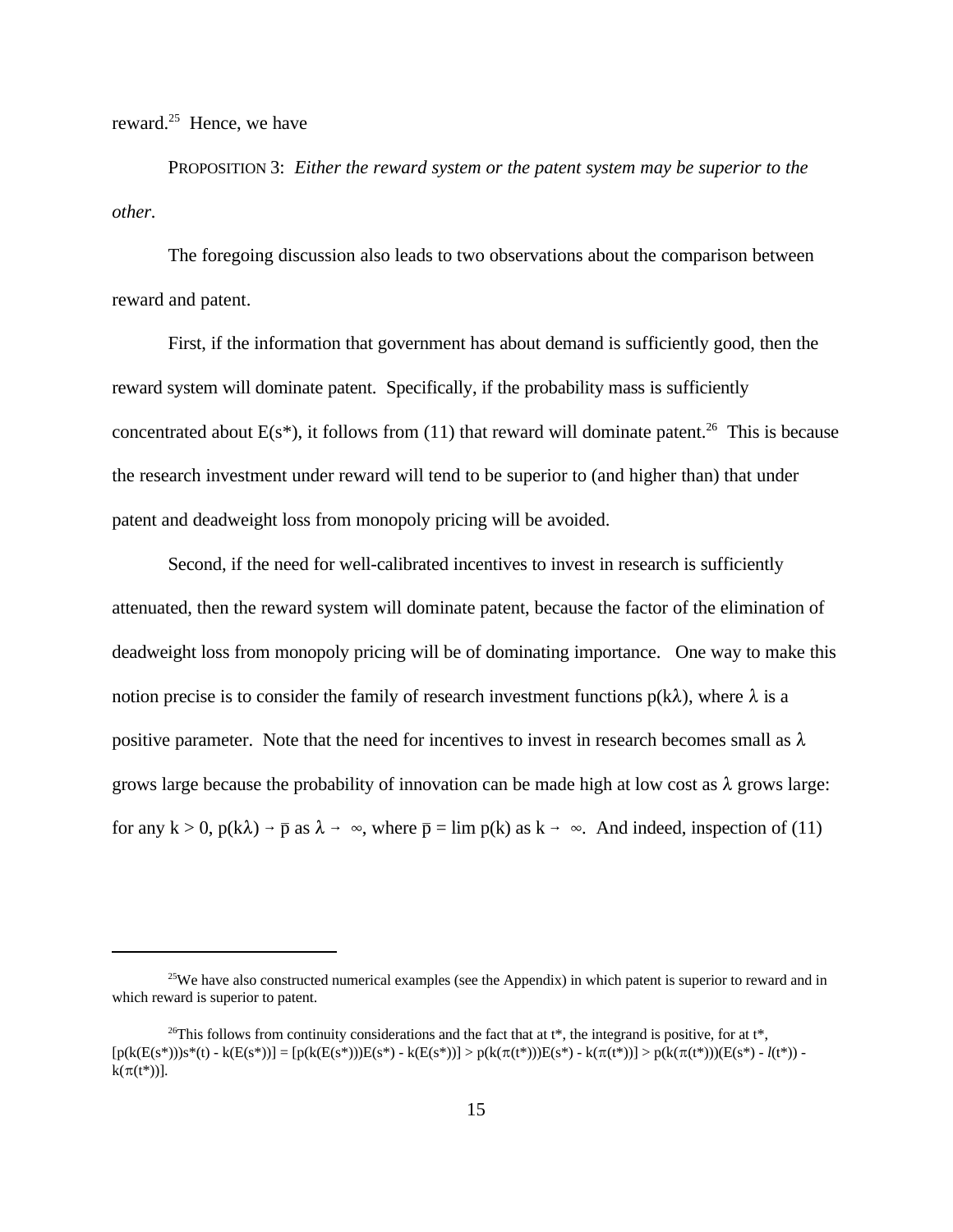shows that reward will be superior to patent if  $\lambda$  is sufficiently high.<sup>27</sup>

Additionally, we observe that the information the government needs to make the comparison between patent and reward is not only the density  $g(t)$ , the demand curves  $d(q;t)$ , and the production cost c, but also the probability function  $p(k)$ <sup>28</sup>

### *E. Optional Reward Regime*

Under the optional reward regime, the innovator can choose whether to take the government reward r (in which case the innovation information is placed in the public domain) or instead to obtain a patent. Hence, the innovator will choose the reward if and only if  $r \ge \pi(t)$ ; he will choose patent when the demand curve is such that monopoly profits would be high, as is illustrated in Figure 2. Note that if  $r < \pi(t_a)$ , then the innovator will always behave the same way — choose patent and obtain  $\pi(t)$  — so that in determining the optimal reward, we can restrict attention to  $r \ge \pi(t_a)$ . Now let  $t(r)$  denote  $\pi^{-1}(r)$  for r in  $[\pi(t_a), \pi(t_b)]$  and let  $t(r) = t_b$  for  $r > \pi(t_b)$ . Then social welfare under the optional reward system is

$$
W_{O}(r) = \int_{t_a}^{t(r)} [p(k(r))s^{*}(t) - k(r)]g(t)dt + \int_{t(r)}^{t_b} [p(k(\pi(t)))(s^{*}(t) - l(t)) - k(\pi(t))]g(t)dt.
$$
 (12)

The derivative of (12) is

$$
W_0'(r) = k'(r)[p'(k(r))E(s^*|t \le t(r)) - 1]G(t(r)) + t'(r)p(k(r))l(t(r))g(t(r)),
$$
\n(13)

where G is the cumulative distribution function of g and  $E(s^*|t \leq t(r))$  is the expected value of  $s^*(t)$  conditional on  $t \leq t(r)$ . The first term in (13) reflects the inframarginal effect of raising the

<sup>&</sup>lt;sup>27</sup>It is clear that as  $\lambda \to \infty$ , k(E(s\*)) and k( $\pi(t)$ ) both approach 0, and p(k(E(s\*))) and p(k( $\pi(t)$ ) both approach  $\bar{p}$ . Hence, the integrand in (11) approaches  $\bar{p} l(t) > 0$ .

<sup>&</sup>lt;sup>28</sup>The government will need the same information to compute the optimal reward under the optional reward system, and to make comparisons between that system and the other systems.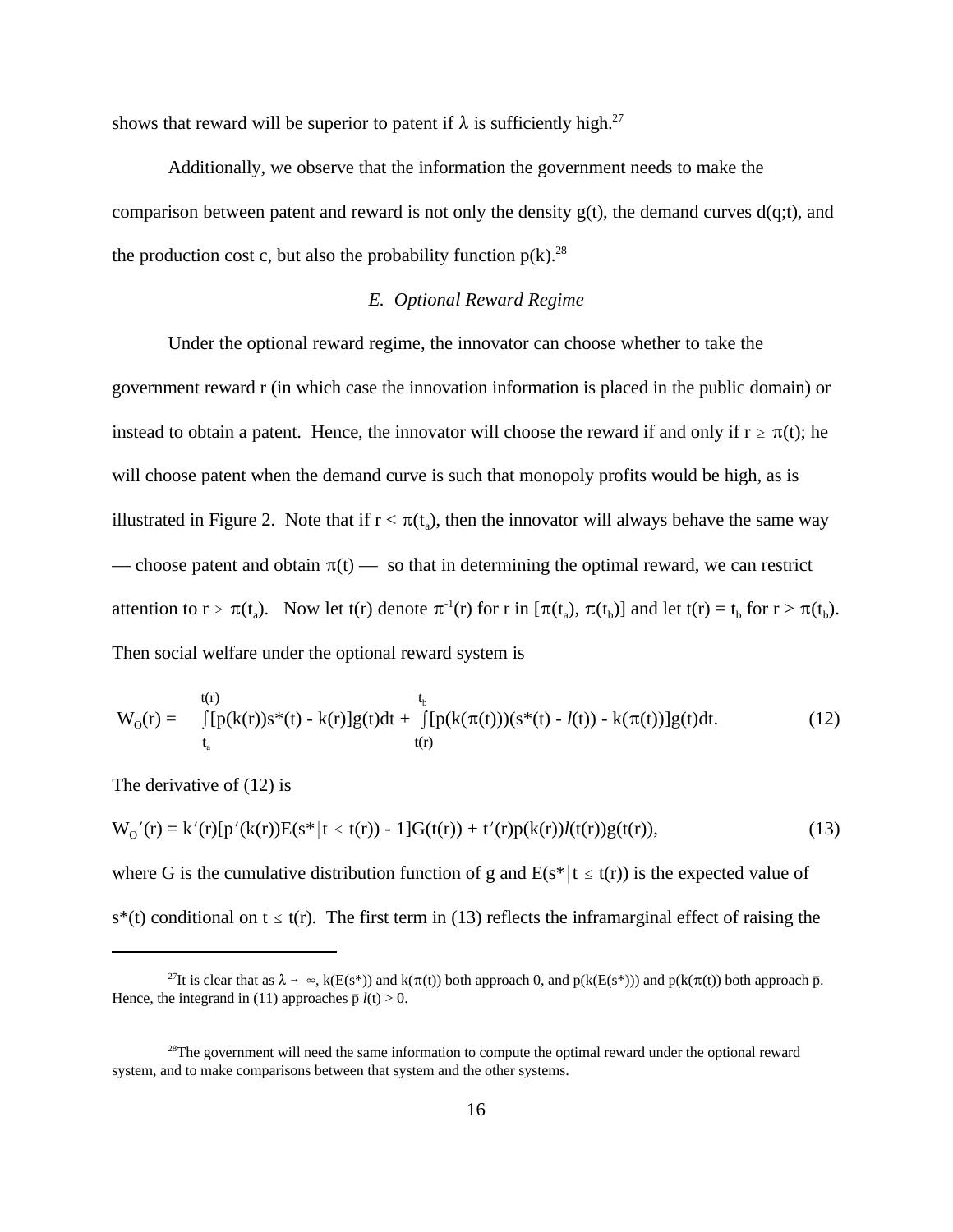

 $\mathcal{S}_{\mathcal{A}}$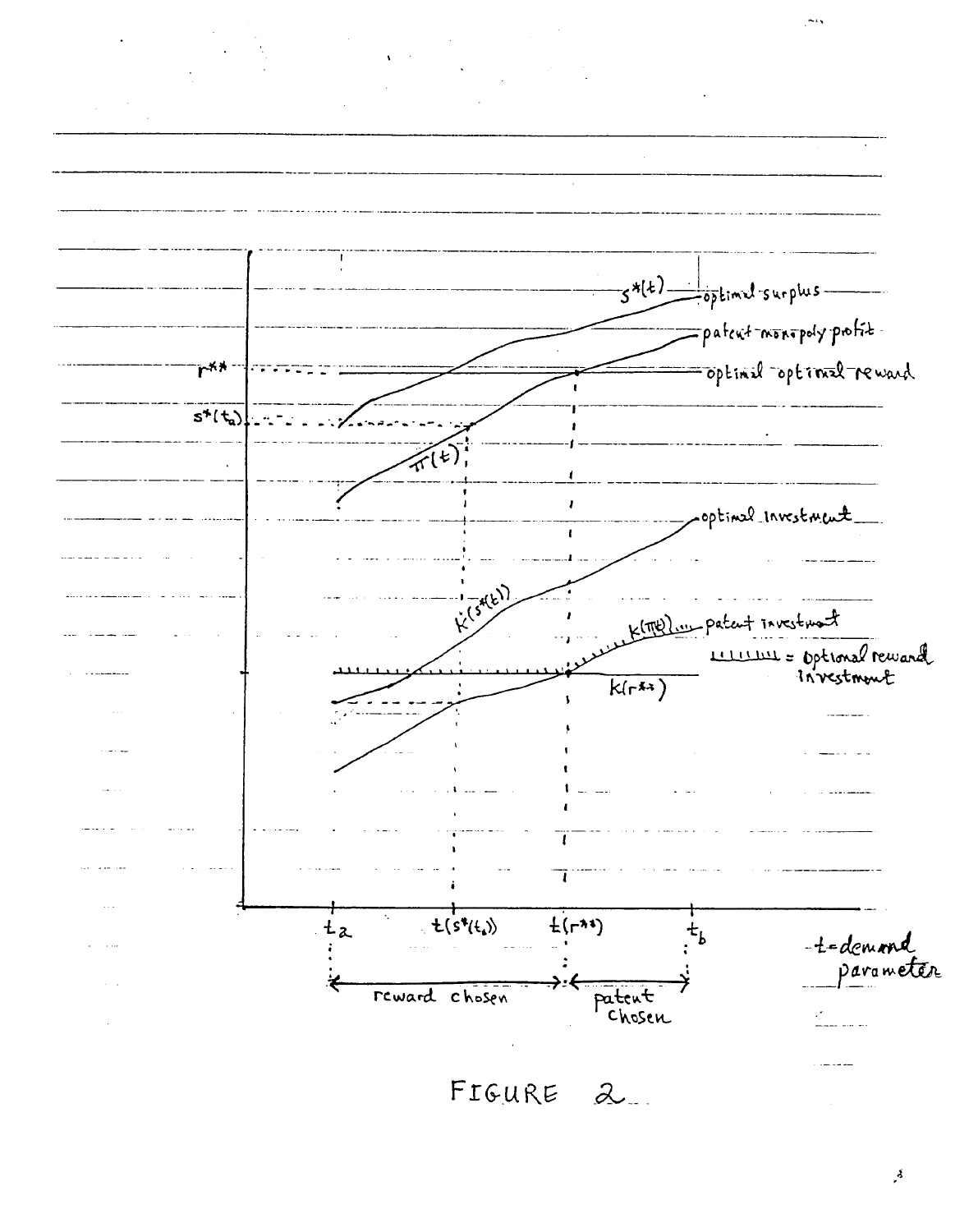reward: the influence of the increase in research investment in cases where the innovator chooses the reward. Note that the term in brackets,  $[p'(k(r))E(s^*|t \le t(r)) - 1]$ , is the expected net return from more investment in such cases. The second term in (13) is the marginal effect of raising the reward: just inducing the innovator to accept the reward rather than to obtain a patent. In this circumstance, the innovator, by accepting the reward, does not alter his research investment (since the reward just equals his monopoly profits); the only change is that the monopoly pricing deadweight loss  $l(t(r))$  is eliminated, explaining that factor in the second term.

Now the second term in (13) is non-negative (it is clear that  $t'(r)$  is non-negative). Hence, if the first term in (13) is positive, (13) will be positive. The first term will be positive if  $[p'(k(r))E(s^*|t \leq t(r)) - 1]$  is positive, and that will be so if and only if  $r < E(s^*|t \leq t(r))$ . This in turn certainly will be true for  $r \leq s^*(t_a)$ , because  $s^*(t_a) < E(s^* | t \leq t(r))$  for any r. Thus (13) must be positive for  $r \leq s^*(t_a)$ , which implies that the optimal r, denoted  $r^{**}$ , must exceed  $s^*(t_a)$ . We therefore have

 PROPOSITION 4: *Under the optional reward system, the innovator chooses the reward when monopoly profit would be lower; otherwise he chooses patent. The optimal optional reward, r\*\*, exceeds the minimum social surplus, s\*(t<sup>a</sup> ).*

We observe that if  $r^{**} \ge \pi(t_b)$ , then the optional reward will always be chosen, so the outcome is equivalent to that if r\*\* were a mandatory reward.

## *F. Optional Reward versus Patent*

We can immediately show the following.

PROPOSITION 5: *The optional reward system is superior to the patent system.* This result is really a corollary of Proposition 4. In particular, as we observed, the patent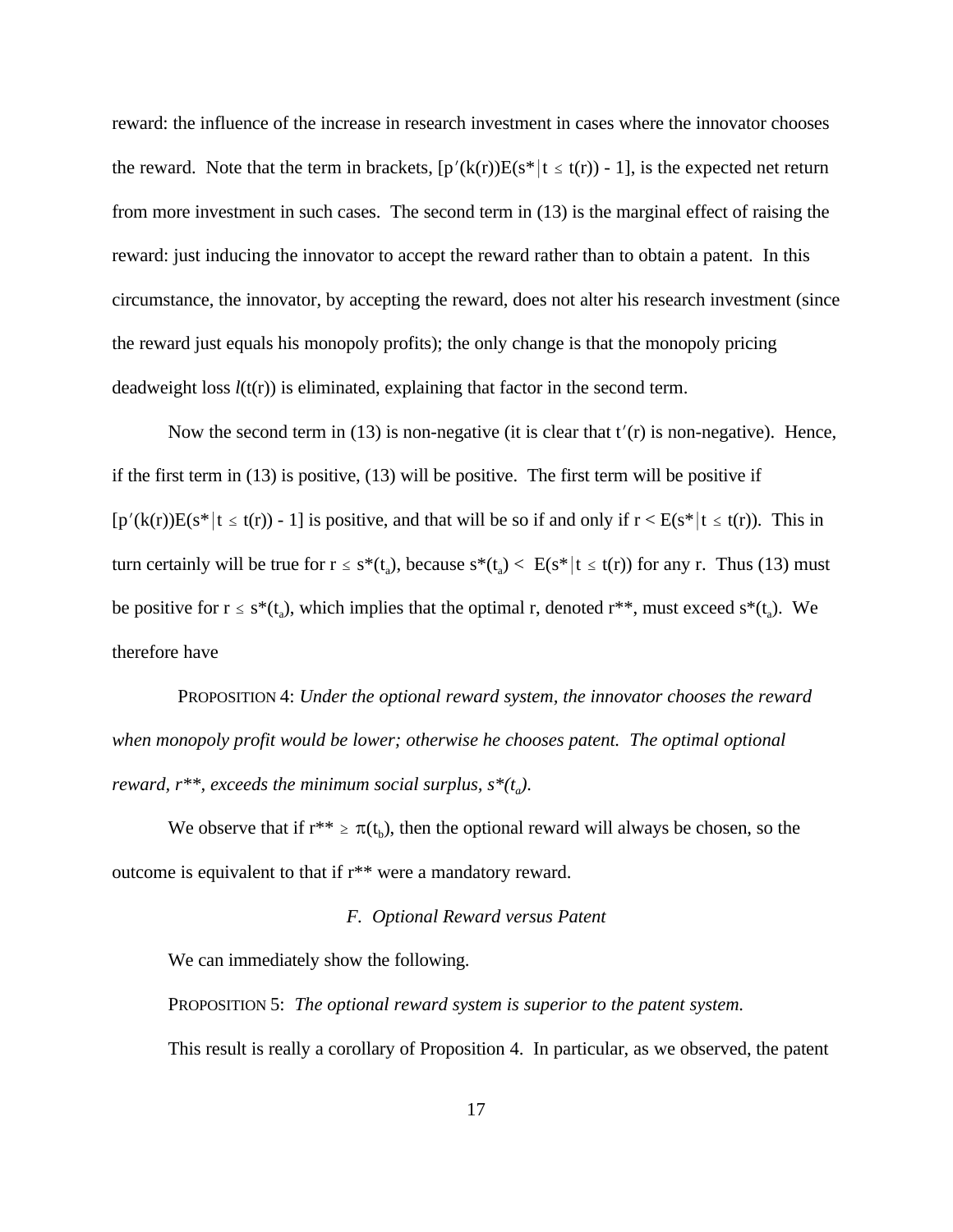system is equivalent to an optional reward system with  $r = \pi(t_a)$ , because then the patent would always be chosen. But since  $r^{**} > s^*(t_a)$ , we know that  $r^{**}$  exceeds  $\pi(t_a)$ ; hence, the optimal optional reward system must be superior to the patent system.

Although the above paragraph demonstrates the result, it is perhaps best understood by considering why the optional reward system with a reward of  $s^*(t_a)$  is superior to patent (and *a fortiori* why the optional reward system with the optimal reward must be superior to patent). If the reward is  $s^*(t_a)$ , the reward will be chosen by the innovator whenever monopoly profits are less than this amount, that is, the reward will be chosen when t is in the interval  $[t_{a}, t(s^{*}(t_{a})))$ ; see Figure 2. For any t in this interval, it is apparent that the choice of reward over patent must increase social welfare: the deadweight loss due to monopoly is eliminated; and since the innovator chooses research investment of  $k(s^*(t_a))$  instead of  $k(\pi(t))$ , and  $k(\pi(t)) < k(s^*(t_a))$  $\langle k(s^*(t))$ , the increase in research investment also raises social welfare. Because, then, social welfare is higher under optional reward whenever the reward is chosen and is the same as under patent when the reward is not chosen, social welfare must have risen.

#### *G. Optional Reward versus Reward*

We have yet to compare the optional reward system to the reward system, which is of a mandatory nature. We have

PROPOSITION 6: *Either the optional reward system or the reward system may be superior to the other.*

That the optional reward system may be superior to reward is clear: the patent system may be superior to reward, according to Proposition 3; and whenever the patent system is superior to reward, the optional reward system must be superior to reward, for optional reward is superior to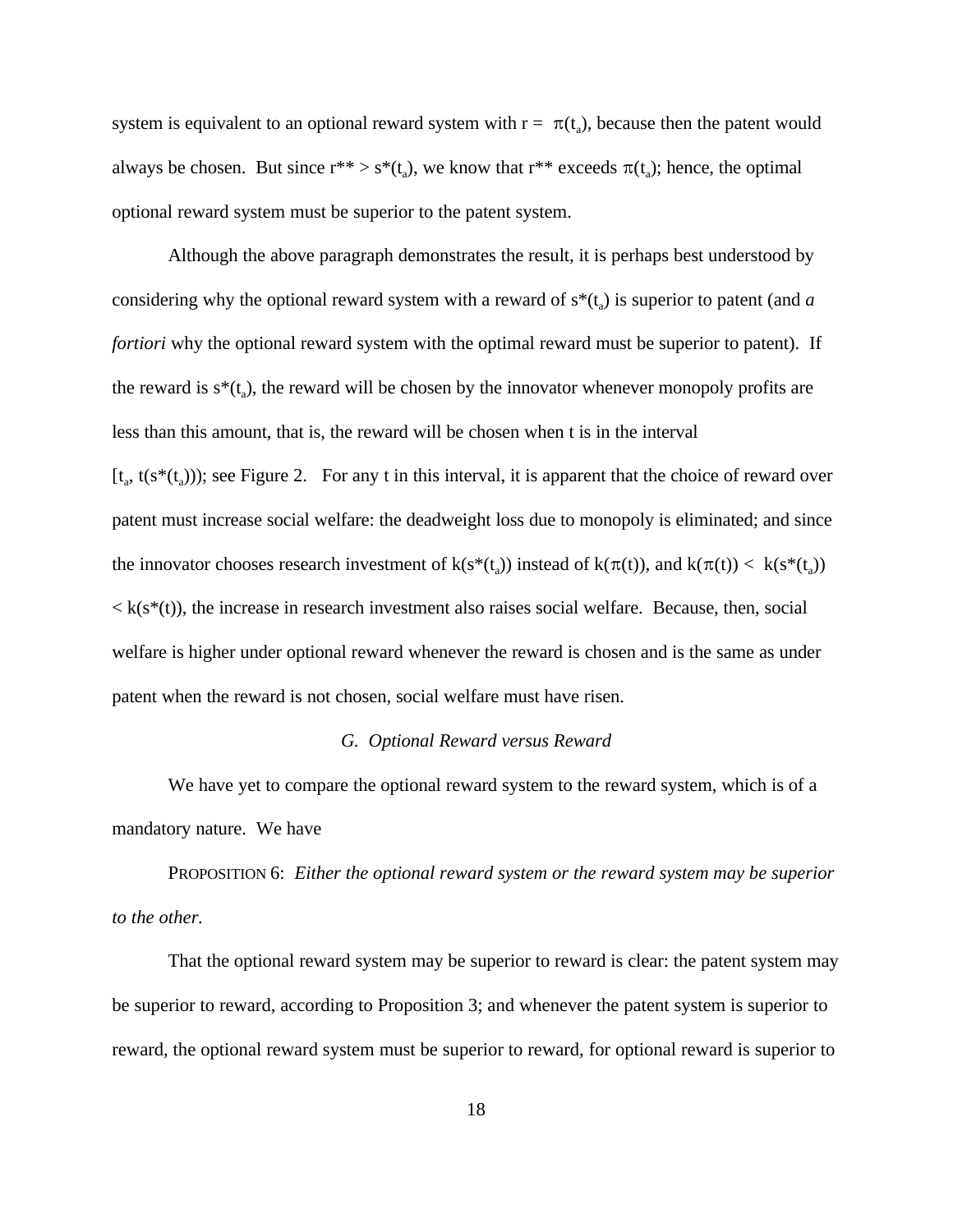patent, according to Proposition  $5.^{29}$  The explanation is essentially that under optional reward, when the demand curve is high, patent will be chosen and incentives to invest will thus not be dulled by a too-low-under-the-circumstances reward. This investment-incentive advantage of optional reward may be more important than the disadvantage of deadweight loss from patent monopoly-pricing.

That the reward system may be superior to optional reward is possible for related reasons. When the demand curve is high and patent is chosen under optional reward, the investmentincentive advantage of optional reward may be less important than the disadvantage of deadweight loss from patent monopoly-pricing. Reward, being mandatory, prevents the potential problem that patent would be chosen when the demand curve is high. $30$ 

## *H. Rewards Conditional on Quantity Sold*

Suppose now that government can observe quantity q sold and base rewards on this. Our analysis would then be modified in straightforward ways. In Section IIC, the reward would not be a constant but a function r(q). The innovator would then choose  $k(r(q(t)))$ : the innovator knows t, so can calculate what the equilibrium quantity sold  $q(t)$  would be, and thus the reward  $r(q(t))$  he would receive. (Note that the innovator does not influence  $q(t)$ , as he is one seller in a competitive market.<sup>31</sup>) Hence, social welfare (10) given the function  $r(q)$  would become

 $^{29}$ It is also possible for optional reward to be superior to reward when reward is superior to patent.

<sup>&</sup>lt;sup>30</sup>We have constructed a numerical example in which reward may be superior to optimal reward; see the Appendix.

 $31A$  factor from which we abstract is that an innovator might have an incentive to make substantial purchases, because the optimal reward per unit might exceed marginal production cost. For example, the reward for each pill sold of a new drug might exceed its production cost, in which case the innovating company would have an incentive to make large purchases of its pill. Such manipulation of quantity sold would have to be policed by government in a quantity-based reward regime.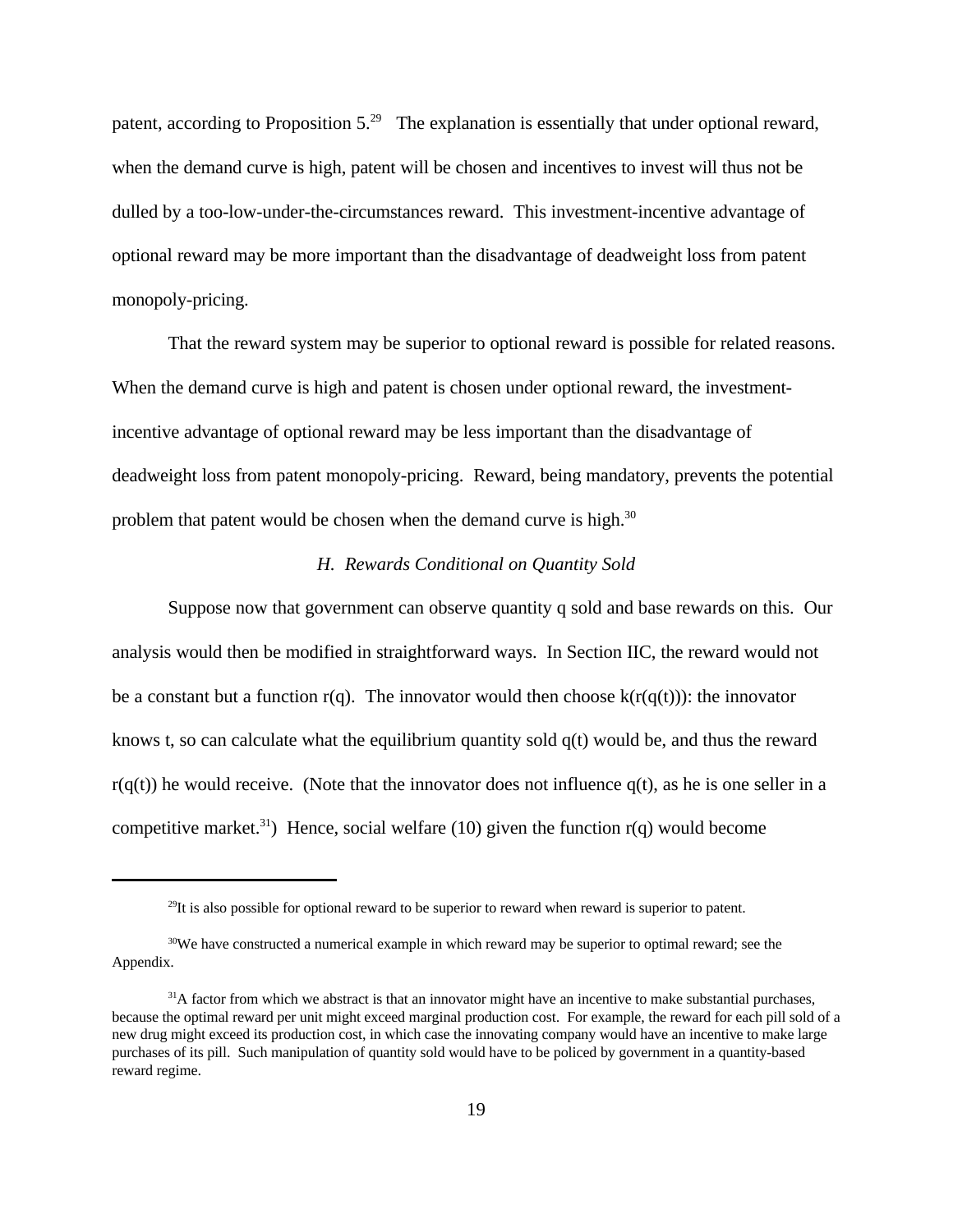$$
W_{R}(r(q)) = \int_{t_{a}}^{t_{b}} [p(k(r(q(t)))s^{*}(t) - k(r(q(t)))]g(t)dt
$$
  
\n
$$
= \int_{t_{a}}^{q_{b}} [p(k(r(q)))E(s^{*}|q) - k(r(q))]f(q)dq,
$$
\n(10')

where  $E(s^*|q)$  is the mean of s<sup>\*</sup>(t) given that  $q(t) = q$ , f(q) is the density of q derived from g(t) (that is, f(q) is the density of the set of t such that  $q(t) = q$ ), and  $q_i = q(t_i)$ . It is evident from (10') that, for any q, the socially optimal  $r(q)$  is  $E(s^*|q)$ ; the optimal reward function is the mean social surplus conditional on the demand curve being such that the quantity sold at price c was the observed quantity.

Clearly, the comparison between reward schemes and the patent system would be qualitatively unchanged from that discussed above. However, because the quantity-based optimal reward is generally different from the unconditional optimal reward (because  $E(s^*|q)$  is generally different from  $E(s^*)$ ) and thus is superior to it, the quantity-based reward would more often be superior to patent than the unconditional reward is superior to patent. Likewise, the quantitybased optional reward would be superior to the unconditional optional reward, and would thus be more advantageous relative to the patent system than would the unconditional optional reward.

#### **III. Discussion**

We comment here on a number of issues that were omitted from the model and on its interpretation.

*An alternative system: patent and reward.* A policy that we did not consider is one in which an innovator always obtains a patent and is also given a reward. This system is superior to patent, since the problem of underinvestment is alleviated by payment of a reward. (The optimal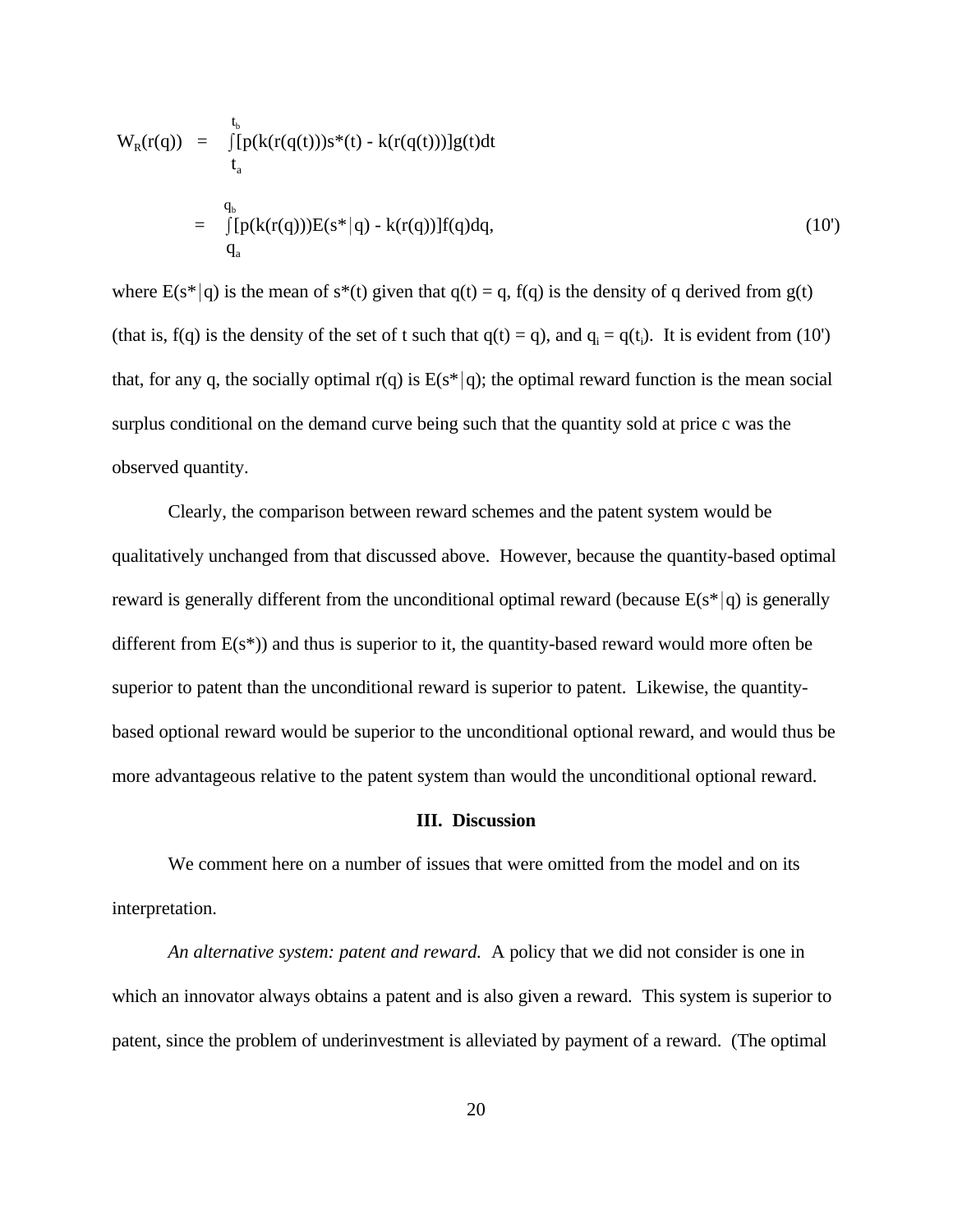reward would equal the expected value of the difference between social surplus and monopoly profits at the monopoly quantity — the social surplus not captured by the patent holder.) The system might or might not be superior to reward or optional reward, for reasons analogous to those relating to the comparison between patent and reward.

*Government's ability to obtain information about the value of innovations.* As we stressed in the analysis, government's knowledge about the social value of innovations, embodied in its probability distribution over demand curves, is important to the performance of the reward system and to that of the optional reward system (even though the latter dominates patent no matter how poor government's knowledge). In fact, one supposes that the government could obtain significant information about demand. Most obviously, the government can base its rewards on sales data, which should be relatively easy to obtain; thus, the version of rewards discussed in Section IIH is the most relevant one to consider. (Note that if rewards are based on sales, the government should not fear that it would be flooded by claimants for rewards with inferior or meaningless innovations — they would not generate products that would pass the market test.) The government could also attempt to measure more about the demand curve than sales at the market price; it could estimate demand elasticities, undertake surveys to determine the character and frequency of use of, for example, computer software, musical recordings, cinematic and television productions. As events unfold and information flows to the government, it could appropriately supplement rewards, perhaps on an annual basis. In past proposals for reward systems, payments based on sales and other information that government receives have sometimes been discussed (see especially Polanvyi (1943 pp. 67-69)). It would be a gross mistake to envision the reward as having to be premised on the government's estimate of valuation at the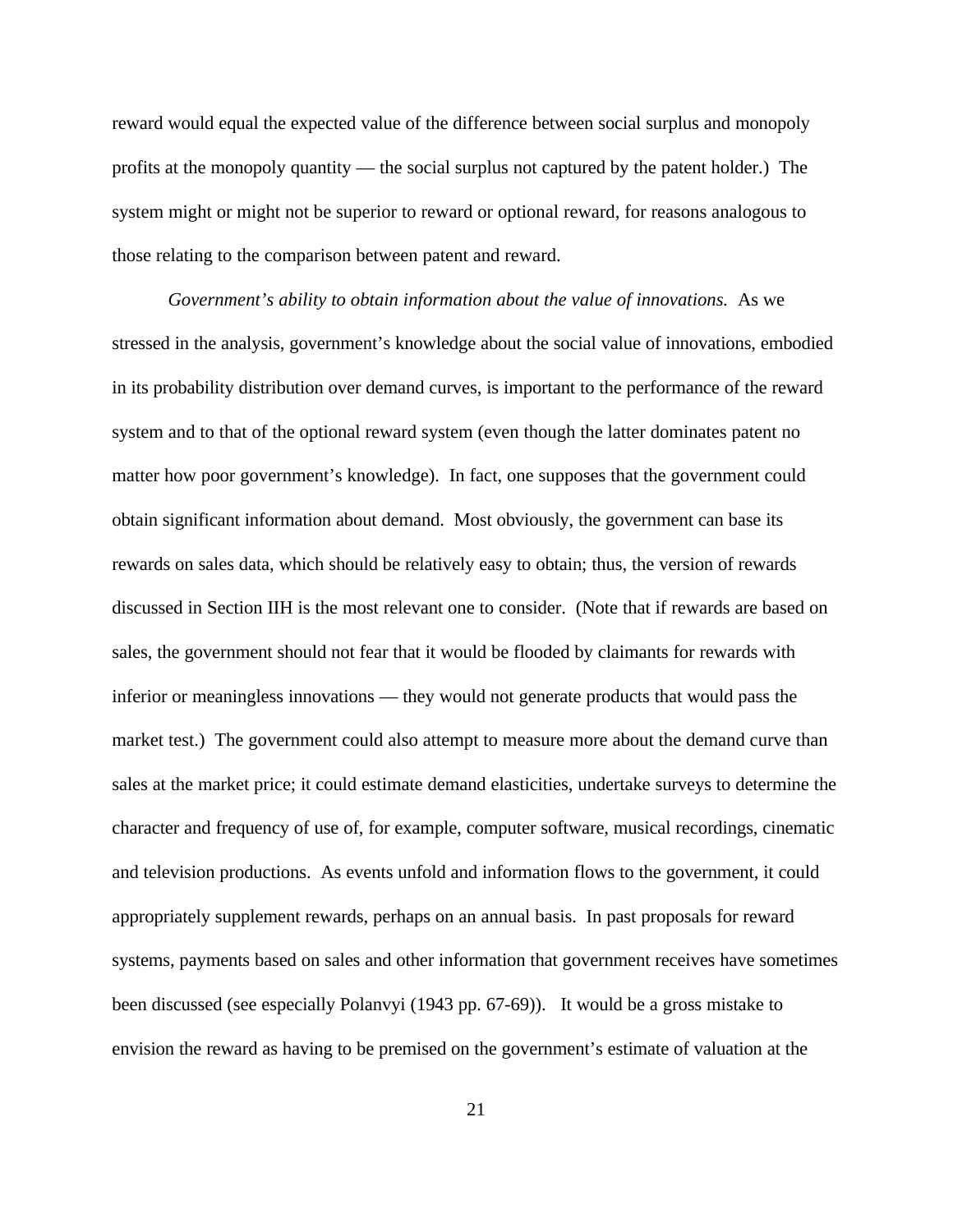time an innovation is registered.

*Government's information versus innovators'.* We have just mentioned the ability of government to obtain information about demand, but we have not considered how good innovators' information is and its relation to government's. In this regard, two comments should be made, which together suggest that the factor of innovators' superiority of information may be less important than it initially appears to be. First, innovators' information will often be substantially imperfect ex ante, at the time when they are deciding on research investment — the crucial period for assessment of innovators' information. Second, government's information will often be reasonably good ex post, which is the pertinent period for assessment of government information when rewards are based on sales-related evaluations of worth. Thus, when rewards are based on ex post data, *the informational comparison that bears on the choice between rewards and intellectual property rights is that between innovators' ex ante information and government's ex post information* (that innovators' ex ante information may be superior to government's ex ante information would be irrelevant to the choice between rewards and property rights). This point can be put more sharply. Suppose, as is not implausible, that government's ex post, sales-related information about demand is as good as innovators' ex ante information, when they are deciding on research investment. Then innovators enjoy *no* informational advantage that favors intellectual property rights, and mandatory rewards (not just optional rewards) are unambiguously superior to intellectual property rights.<sup>32</sup>

 $32$ To amplify, let the innovator's ex ante information be z, which can be written  $z(q)$ , because the assumption is that q is at least as informative as z. Then it is clear that a social optimum given the constraint that the innovator knows only z when he chooses k can be achieved under the reward system if the reward equals  $E(s^*|q)$ , whereas under the patent system, k will be suboptimal and the amount sold will be too low.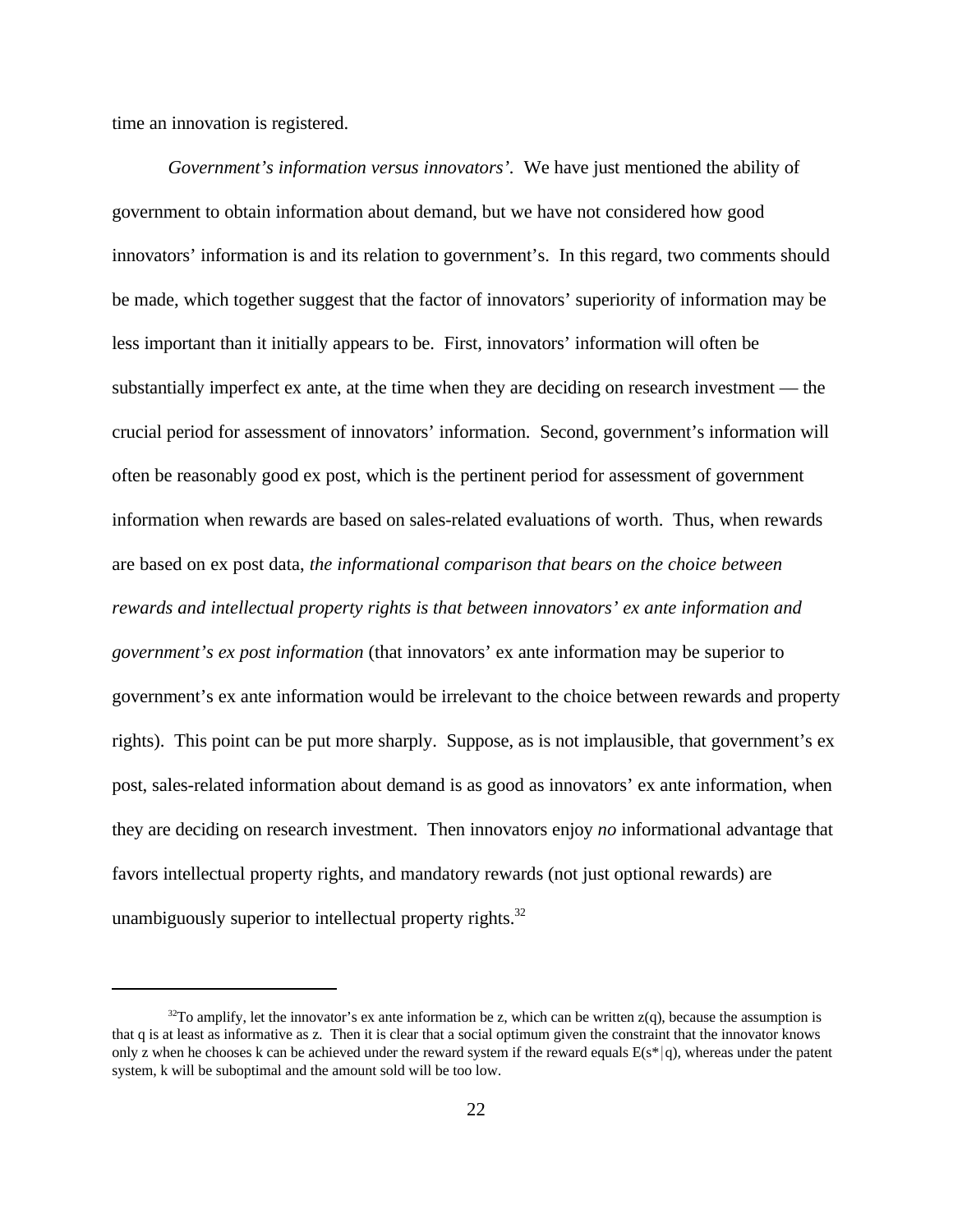*Race to be first.* The optimal magnitude of the reward would be affected in practice by a consideration that we did not study in our model: the race among potential innovators to be the first to innovate. As is emphasized in the literature on patent, this race leads to the possibility of overinvestment in research because the private return to being first may exceed its social value.<sup>33</sup> Likewise, under a reward system, there would be a race to be first, and it might lead to excessive investment in research, lowering the optimal reward. Because the race to be first is a factor that afflicts both systems, and because the information needed to address it under either seems to be of the same character, consideration of the race to be first does not seem to bear on the comparison between reward and patent.

*Subsequent innovations.* We did not discuss the issue of subsequent innovations, that is, improvements to innovations or new innovations depending on past ones. In this regard, two points are of interest. First, under the intellectual property rights system, subsequent innovations may be stymied by refusal of holders of property rights to allow improvements; there may be breakdowns in bargaining between the holders and innovators.<sup>34</sup> A famous example of this occurred when James Watt, holder of an early steam engine patent, denied licenses to improve it to Jonathan Hornblower and Richard Trevithick, who had to wait for Watt's patent to expire in 1800 before they could develop their high-pressure engine.<sup>35</sup> Under a reward system, this would not have been the case, for Watt's steam engine would have been in the public domain, and Hornblower and Trevithick would have been free to improve it immediately. (Indeed, as noted in

<sup>&</sup>lt;sup>33</sup>See Chapter 10 of Tirole (1988).

<sup>&</sup>lt;sup>34</sup>To some degree, this problem can be addressed by legal rules that force the right holder to allow an innovator to make and sell an improved product; this is what compulsory licensing rules of patent law do.

<sup>35</sup>See Scherer (1980 p. 452).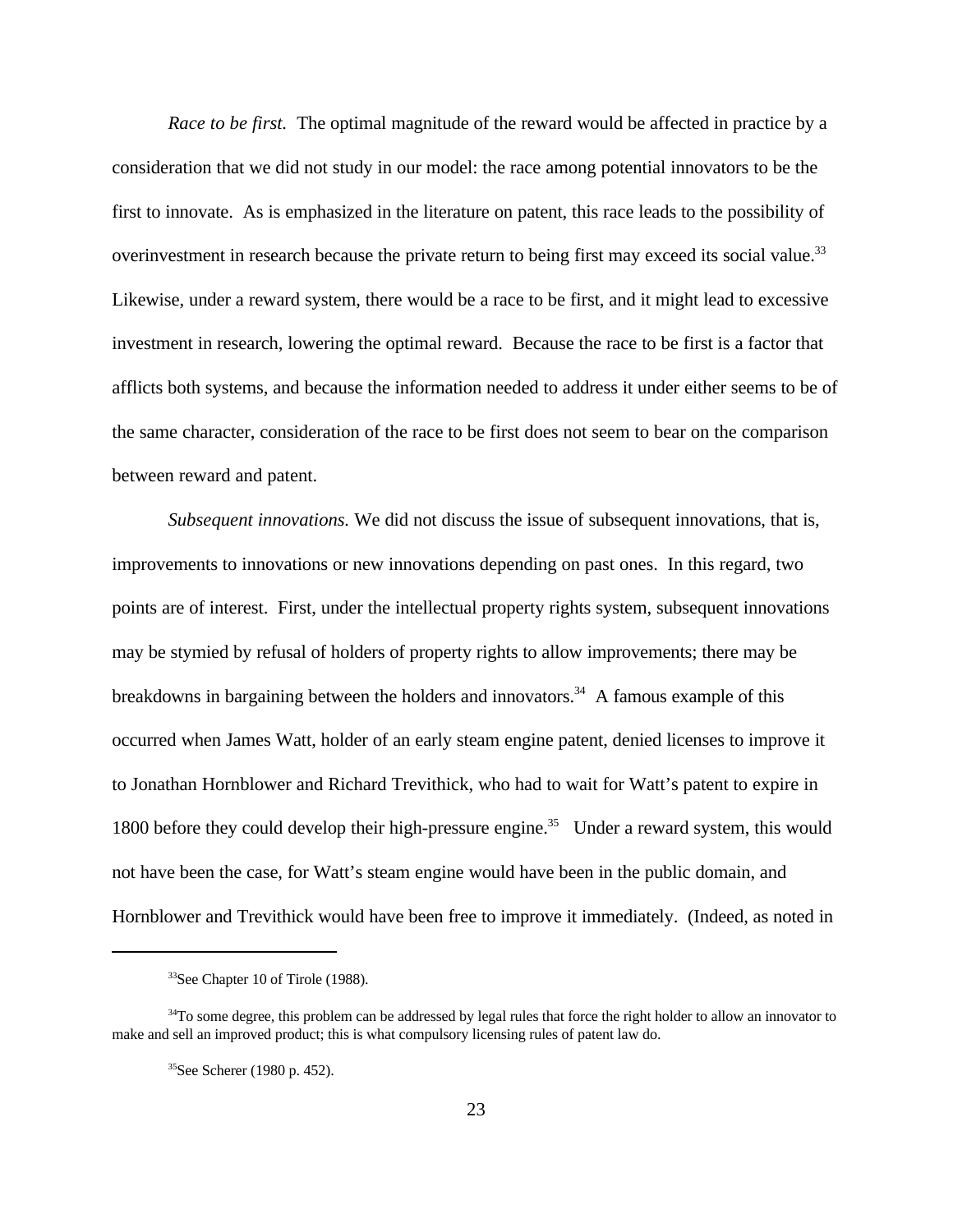the Introduction, this was one of the arguments in favor of the reward system emphasized in the  $19<sup>th</sup>$  century debates.<sup>36</sup>) The second point of note is that government's problem of determining rewards is made more difficult when the value of an innovation is in part that it leads to subsequent innovations. However, government's problem in administering the patent system is also made more difficult by the possibility of subsequent innovations (notably, in determining issues of patent scope — which subsequent innovations will be considered infringing), and for closely-related informational reasons. Hence, it is not clear the extent to which, or whether, the added informational difficulty presented by subsequent innovations favors patent over reward.

*Administrative costs.* Under a reward system, administrative costs would be incurred by the government in deciding upon rewards, and there would be litigation about rewards between innovators and government, as well as between innovators who contest each other's rewards. However, there would also be a savings in administrative costs relative to the patent or copyright systems: under these systems, intellectual property rights have to be protected by the state, parties often make efforts to determine if their rights have been violated and also to ascertain if they are violating someone's else's rights, and litigation costs are incurred in disputes over rights; but under the reward system, there are no intellectual property rights to generate such costs. On a priori grounds, one cannot say whether the administrative cost savings of the reward system would outweigh the administrative costs that the reward system would entail.<sup>37</sup>

<sup>&</sup>lt;sup>36</sup>See, for example, Macfie (1875 p. 5) who states, "when an invention is patented, the reward being monopoly, a stop is put to improvement....If we substituted for monopoly a sensible system of grants in money, thus preserving a pecuniary stimulus to publish inventions, I predict that almost every new machine or process would be studied, scrutinized, and subjected to such an amount of diversified and intelligent thought that...it would be greatly perfectionated."

 $37$ In considering this paragraph, the complicating factor that administrative costs are really endogenous should be borne in mind. We can imagine an intellectual property rights system that is less expensive than the one we have, and we can imagine a reward system that involves low administrative costs because it bases rewards on a simple formula, such as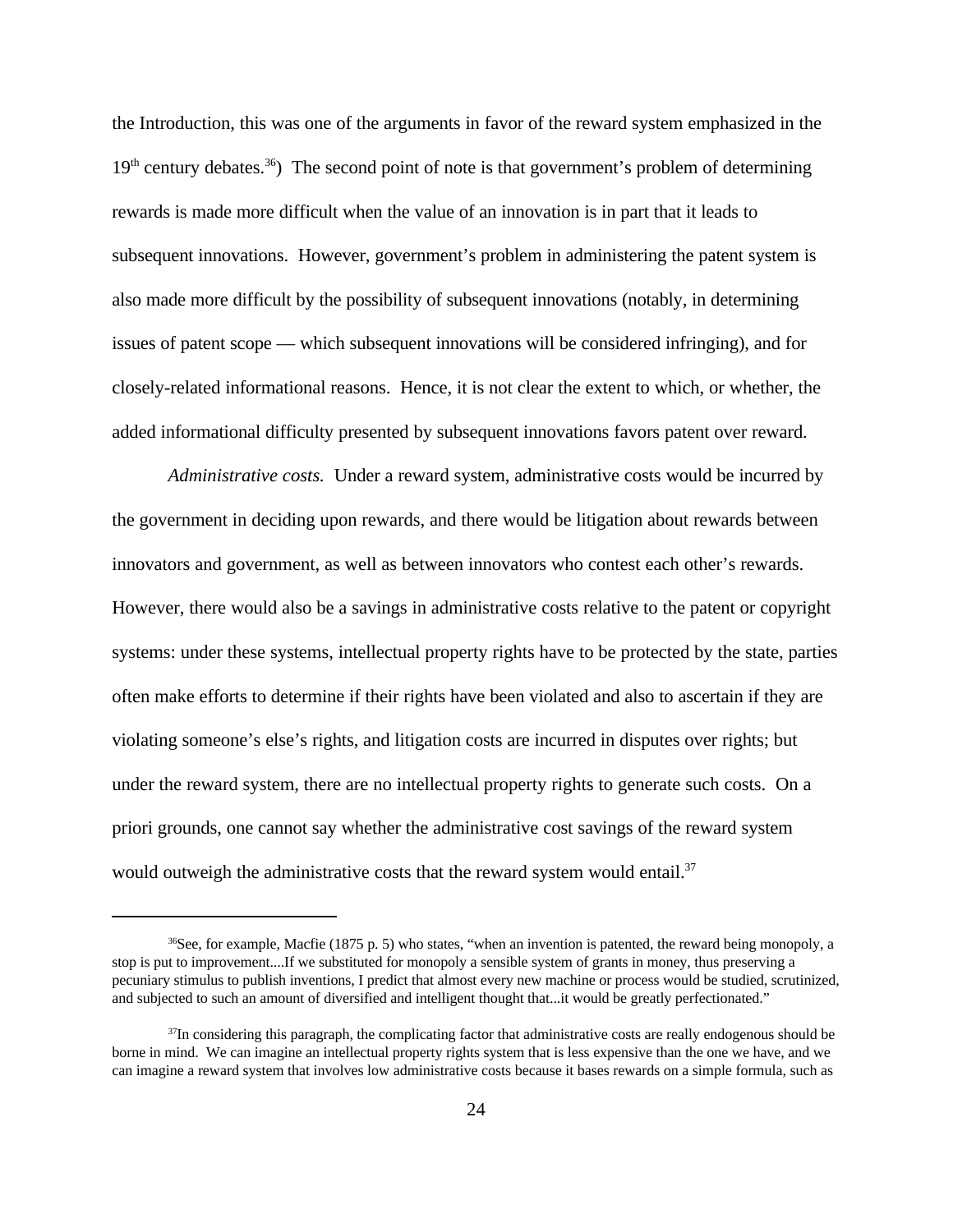*Tax-financing cost of a reward system.* Reward systems have to be financed, and we presume through income taxation, but that involves a labor-supply-related distortionary cost, something that was not considered in our model. Hence, the potential case for reward is less strong than is suggested by our analysis. However, there are reasons to believe that financing innovation through income taxation involves lower distortionary cost than financing innovation through the grant of intellectual property rights. In particular, we know from the tax literature that raising funds through income taxation is superior to doing so through commodity taxation (which is essentially equivalent to granting intellectual property rights); this conclusion presumes that the income tax can be adjusted in an optimal way to raise funds.<sup>38</sup> If one takes the view that the income tax cannot be optimally adjusted, then there is still some basis for believing that the income tax involves less distortion than intellectual property rights: income taxation is equivalent to a uniform tax on all goods, whereas intellectual property rights involves concentrated taxes in the form of monopoly prices on just a subset of goods; and raising a given amount through a uniform tax on all goods generally involves less deadweight loss than through a tax on a subset of goods.

*Further merits of the optional reward system.* The optional reward system not only has the theoretical advantage that it is superior to intellectual property rights, it has the practical, political advantage that industry should not object to it, as it can only raise firms' profits. Moreover, the fear that government would act suboptimally, and give unduly conservative

a percentage of sales revenues.

<sup>&</sup>lt;sup>38</sup>The point that income taxes are superior to commodity taxes is presented, for example, in Stiglitz (1987). See also Kaplow (1996), who emphasizes that there need not be any distortionary cost associated with raising greater income tax revenues to finance a government program if the income tax is optimally adjusted rather than mechanically increased.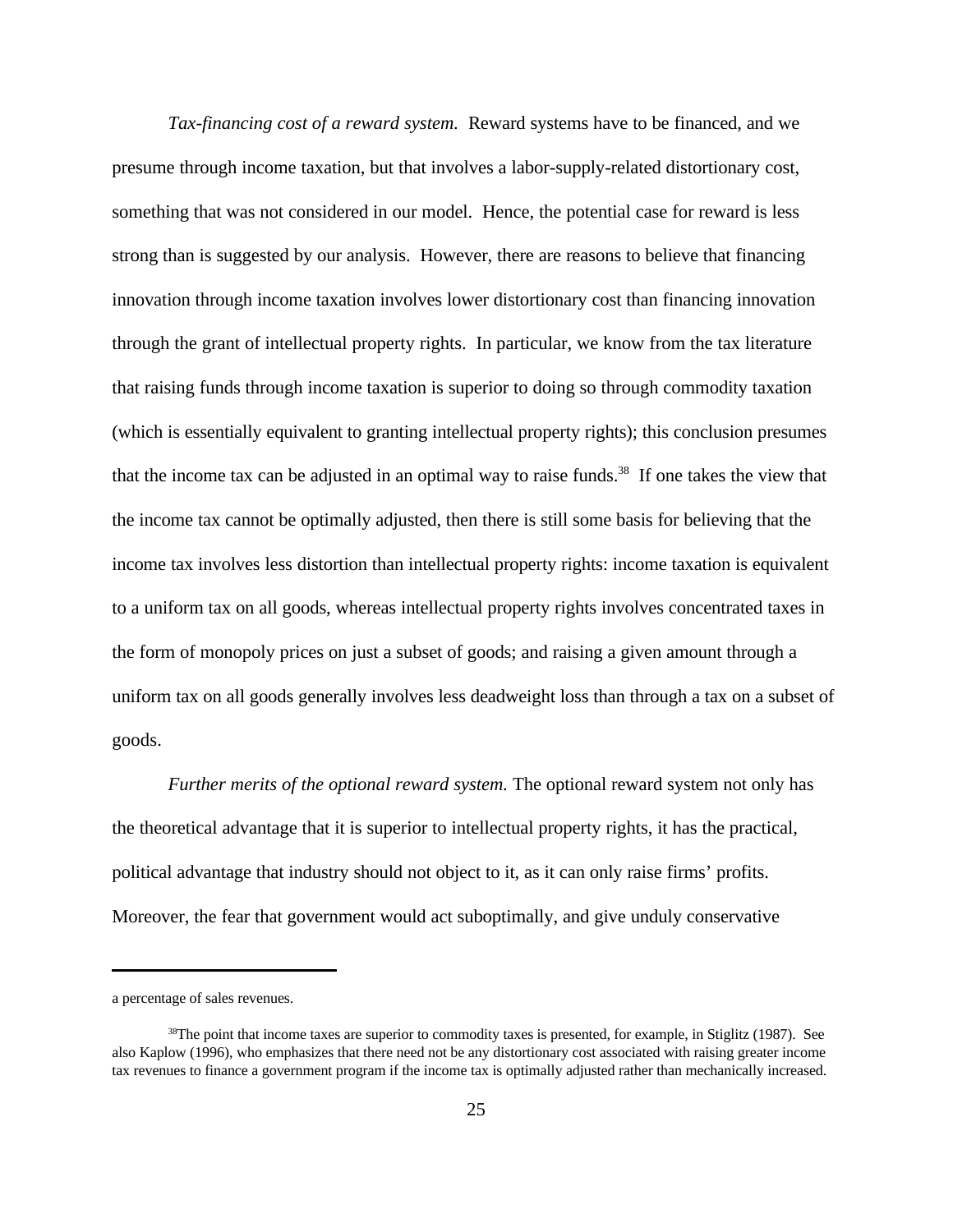rewards, would be less an issue under an optional reward scheme because innovators can always obtain intellectual property rights. Indeed, just because of innovators' option, the government's temptation to pay too little might be checked under an optional reward system. Thus, were there an interest in actual adoption of a reward scheme, an optional version might be the best type to propose initially. (As noted earlier, the plan set out by Polanvyi (1943) was mainly optional in nature, as are schemes for the government to offer to purchase patents.)

*Importance of the advantages of reward systems.* To appreciate the possible advantages of reward systems, it is helpful to consider areas of innovation where the social losses due to intellectual property rights are likely to be high, namely, where the difference between price and production cost (after innovation) is large. Such areas of innovation may be exemplified by development of pharmaceuticals, computer software, and recorded music and visual products. Here, prices are often substantial in relation to production cost; drugs may sell for many times their marginal production cost, the price of computer software is generally nontrivial even though its marginal production cost is essentially zero (it can be downloaded from the Internet), and similar statements can be made about CD recordings, cable TV broadcasts, and first-run movies. In a regime with rewards, drugs would be far cheaper and more widely used, all computer software would be free, and electronically recorded materials would be inexpensive, arguably engendering significant increases in consumer welfare. Moreover, there would also be potential gains from enhanced incentives to innovate, as profits from patent and copyright may fall far short of consumer surplus. For example, Kremer (1997) suggests that studies of the social versus the private returns from research indicate that private profits from research might well be less than one third of the social returns. Because optimal rewards would reflect the social returns, rewards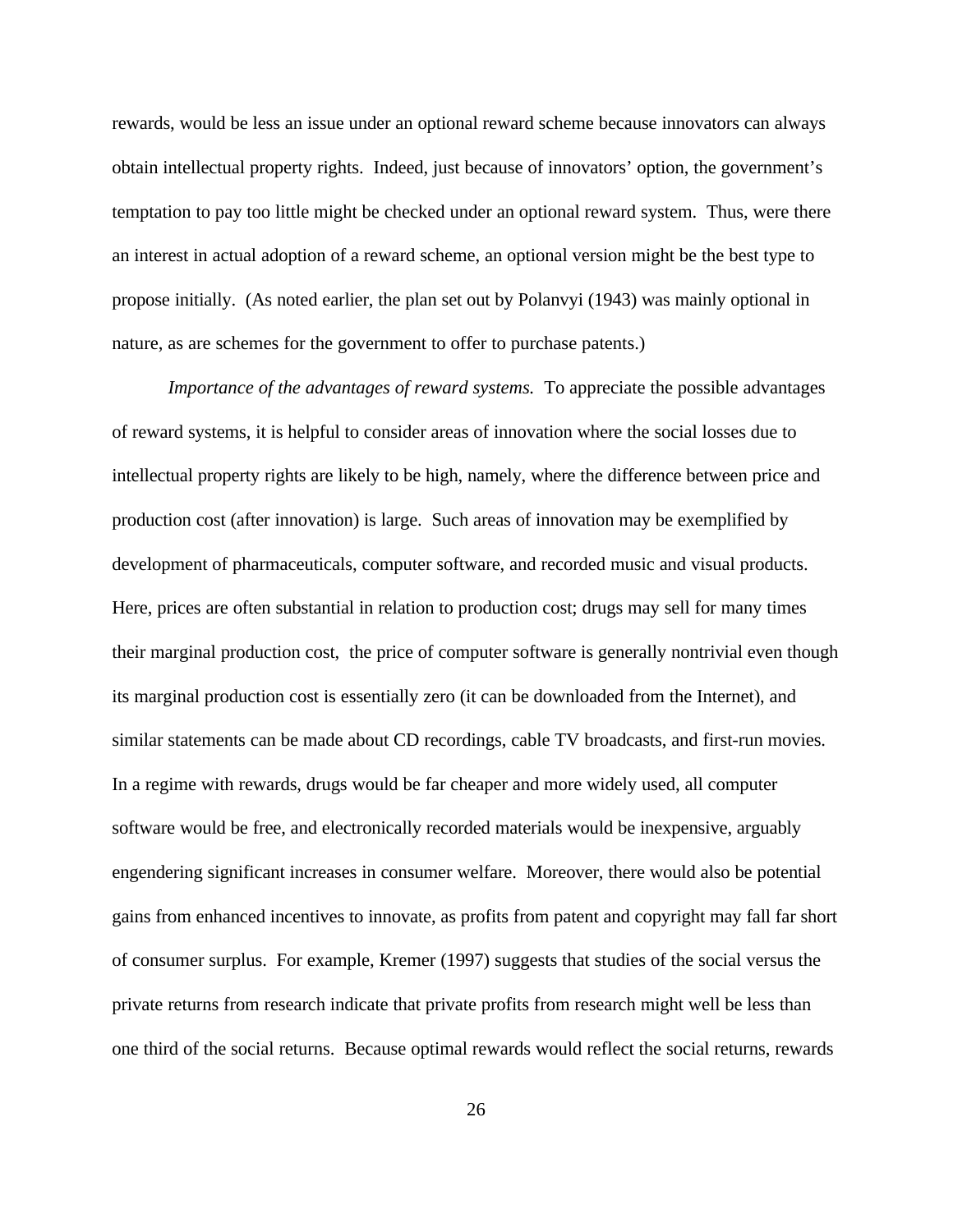would increase overall incentives to invest.

# **4. Conclusion**

Reward systems, or optional reward systems, and especially those based on sales-related information, appear on reflection to hold great promise as alternatives to our system of intellectual property rights, because there is no necessity to marry the incentive to innovate to conferral of monopoly power in innovations. As such, serious study of the possibility of reward systems, with a view towards their implementation at least on an experimental, partial basis, is worth contemplating.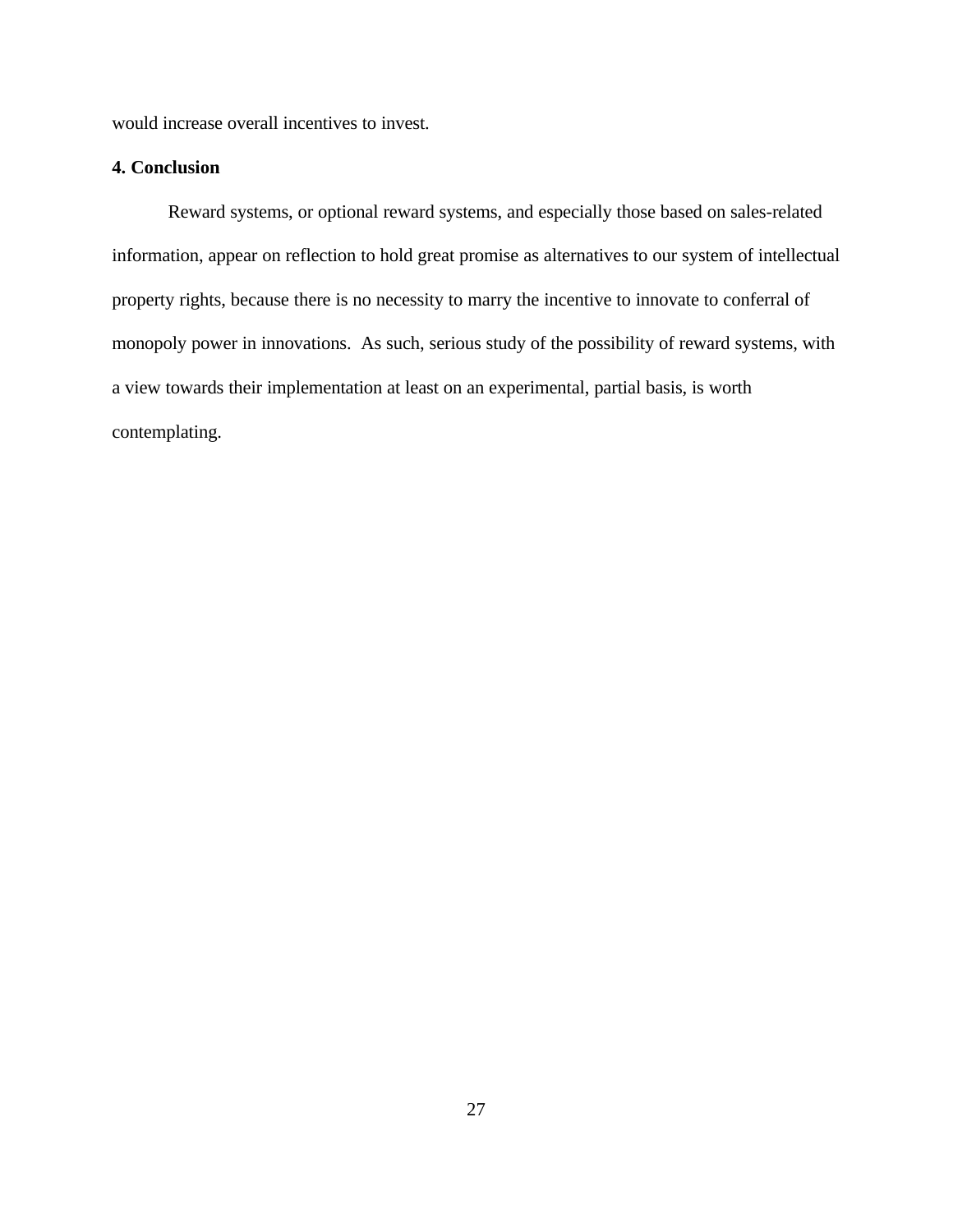#### **References**

- Arrow, Kenneth J. "Economic Welfare and the Allocation of Resources to Invention," in *Essays in the Theory of Risk-Bearing.* Chicago: Markham, 1971, pp. 144 - 163.
- Dutton, H.I. *The patent system and inventive activity during the industrial revolution 1750-1852.* Manchester: Manchester University Press, 1984.
- Goldstein, Paul. *Copyright, patent, trademark and related state doctrines*, Revised third ed. Westbury, N.Y.: Foundation Press, 1993.
- Kaplow, Louis. "The Optimal Supply of Public Goods and the Distortionary Cost of Taxation." *National Tax Journal,* December 1996, *49* (4), pp. 513- 33.
- Kremer, Michael, "Patent Buyouts: A Mechanism for Encouraging Innovation." Mimeo, MIT, 1997.
- Lord Hailsham of St. Marylebone. *Halsbury's laws of england*, Fourth edition reissue, Vol. 35. London: Butterworths, 1994.
- Macfie, R.A. *Recent discussions on the abolition of patents for inventions.* London: Longmans, Green, Reader, and Dyer, 1869.
- Macfie, R.A. *The patent question in 1875.* London: Longmans, Green, 1875.
- Macfie, R.A. *Copyright and patents for inventions*, *vol II., patents.* Edinburgh: T. & T. Clark, 1883.
- Machlup, Fritz. *An economic review of the patent system*. Washington: United States Government Printing Office, 1958.
- Machlup, Fritz and Edith Penrose. "The Patent Controversy in the Nineteenth Century." *Journal of Economic History*, May 1950, *10* (1), pp. 1-29.
- MacLeod, Christine. *Inventing the industrial revolution*. Cambridge: Cambridge University Press, 1988.
- Mill, John Stuart. *Principles of political economy*. Boston: Lee and Shephard, 1872 (1848).
- Polanvyi, Michael. "Patent Reform." *Review of Economic Studies*, Winter 1943, *11* (1), pp. 61- 76.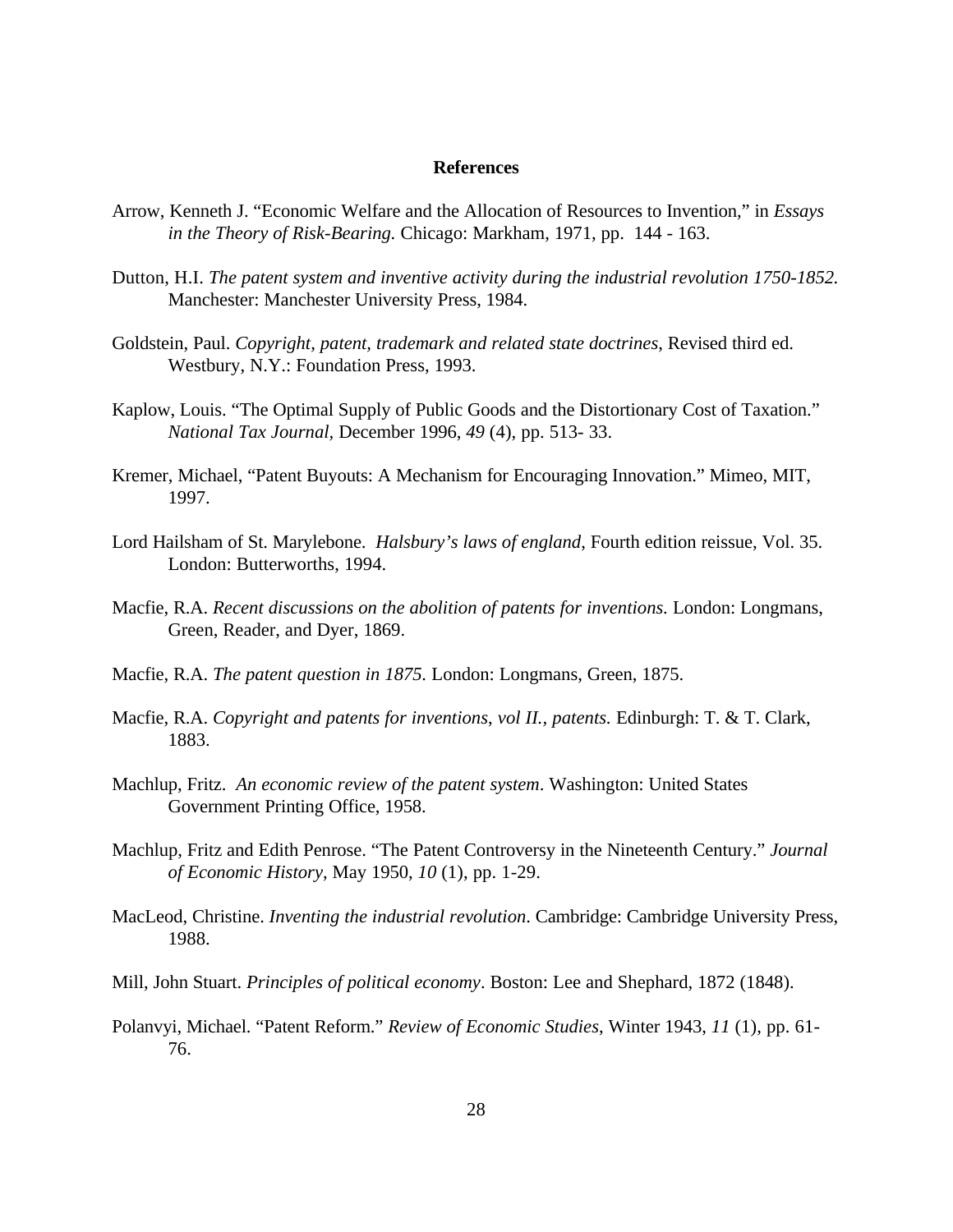- Prager, Frank D. "A History of Intellectual Property from 1545 to 1787." *Journal of the Patent Office Society*, November 1944, *26* (11), pp. 711- 60.
- Scherer, F. M. *Industrial market structure and economic performance*, Second ed. Boston: Houghton Mifflin, 1980.
- Scherer, F. M., and David Ross. *Industrial market structure and economic performance*, Third ed. Boston: Houghton Mifflin, 1990.
- Scotchmer, Suzanne, "On the Optimality of the Patent System." Mimeo, University of California, Berkeley, 1997.
- Scotchmer, Suzanne, "On the Optimality of the Patent Renewal System." Mimeo, University of California, Berkeley, 1998.
- Sinnot, John P. *World patent law and practice*, Vol. 2M*.* New York: Matthew Bender, 1988.
- Stiglitz, Joseph E. "Pareto Efficient and Optimal Taxation and the New New Welfare Economics," in A.J. Auerbach and M. Feldstein, eds., *Handbook of public economics*, Vol. II. Amsterdam: North-Holland, 1987, pp. 991-1042.
- Tirole, Jean. *The theory of industrial organization*. Cambridge: MIT Press, 1988.
- Wright, Brian D., "The Economics of Invention Incentives: Patents, Prizes, and Research Contracts." *American Economic Review*, September 1983, *73* (4), pp. 691-707.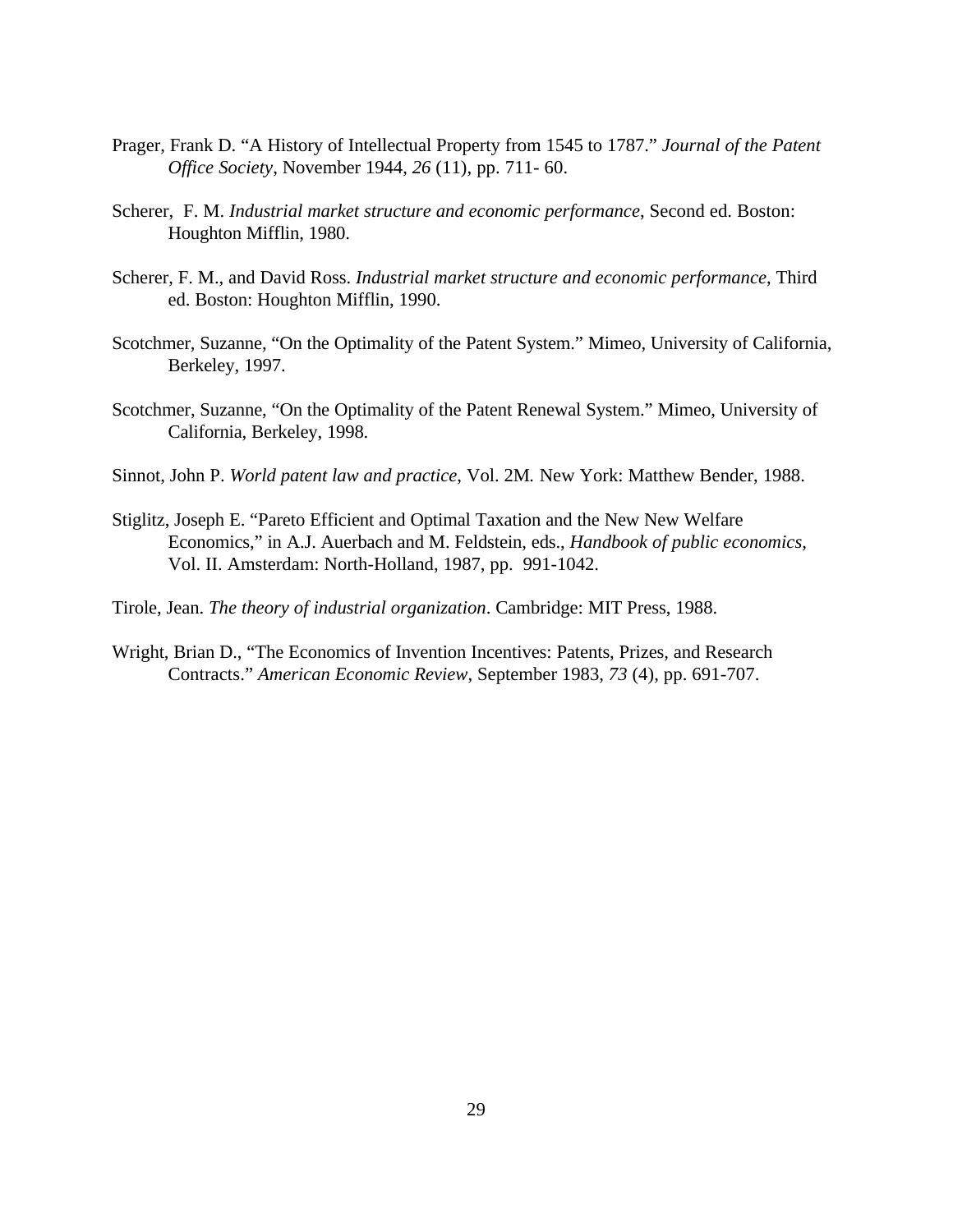### **Appendix: Numerical Example**

We describe here a numerical example that illustrates the model analyzed. Let  $p(k)$  =  $(\exp[.1k] - 1)/\exp[.1k]$  and  $c = 5$ . Suppose that demand curves are kinked (for computational convenience) and given by  $d(q;t) = min(.5t - .05q + 5, 200t - 20q - 1800)$ , so that the kink occurs at  $q = 10t - 90.476$ . The parameter t is in  $[t_a, t_b] = [10, 20]$  and is distributed according to the truncated normal distribution with mean 15 and variance 4. That is  $g(t) = (1/(8\pi)^{1/2})exp[-(t (15)^{2}/8$  + .0012419. The following can be verified:

(i) First-best surplus  $s^*(t) = 2.5t^2 - 204.139$ ,  $k(s^*(t)) = 10ln[0.1s^*(t)]$ ,  $\pi(t) = 45.238t - 100$ 409.3,  $l(t) = .51076$ , and  $k(\pi(t)) = 10ln[.1\pi(t)].$ 

(ii) The optimal reward  $r^* = E(s^*) = 367.62$ , and  $k(E(s^*)) = 10ln[36.762]$ .

(iii) Reward is superior to patent: social welfare under reward is 321.57 and under patent it is 321.51. However, if the distribution of t is modified from the truncated normal to the uniform distribution in [10, 20], then patent is superior to reward: social welfare under reward is 332.84 and under patent it is 334.04.

(iv) The optimal optional reward  $r^{**} = 327.2$ , and this exceeds  $s^*(t_a) = 45.35$ . The optional reward is superior to patent: social welfare under the optimal optional reward is 321.62, whereas social welfare under the patent system is 321.51.

(v) The optional reward is superior to reward: social welfare under the optional reward is 321.62, whereas social welfare under the reward system is 321.57. However, we can modify the distribution of t to illustrate that reward may be superior to optimal reward. Let t be uniformly distributed at height 9 over the subinterval [14.95, 15.05] and uniformly distributed at height 1